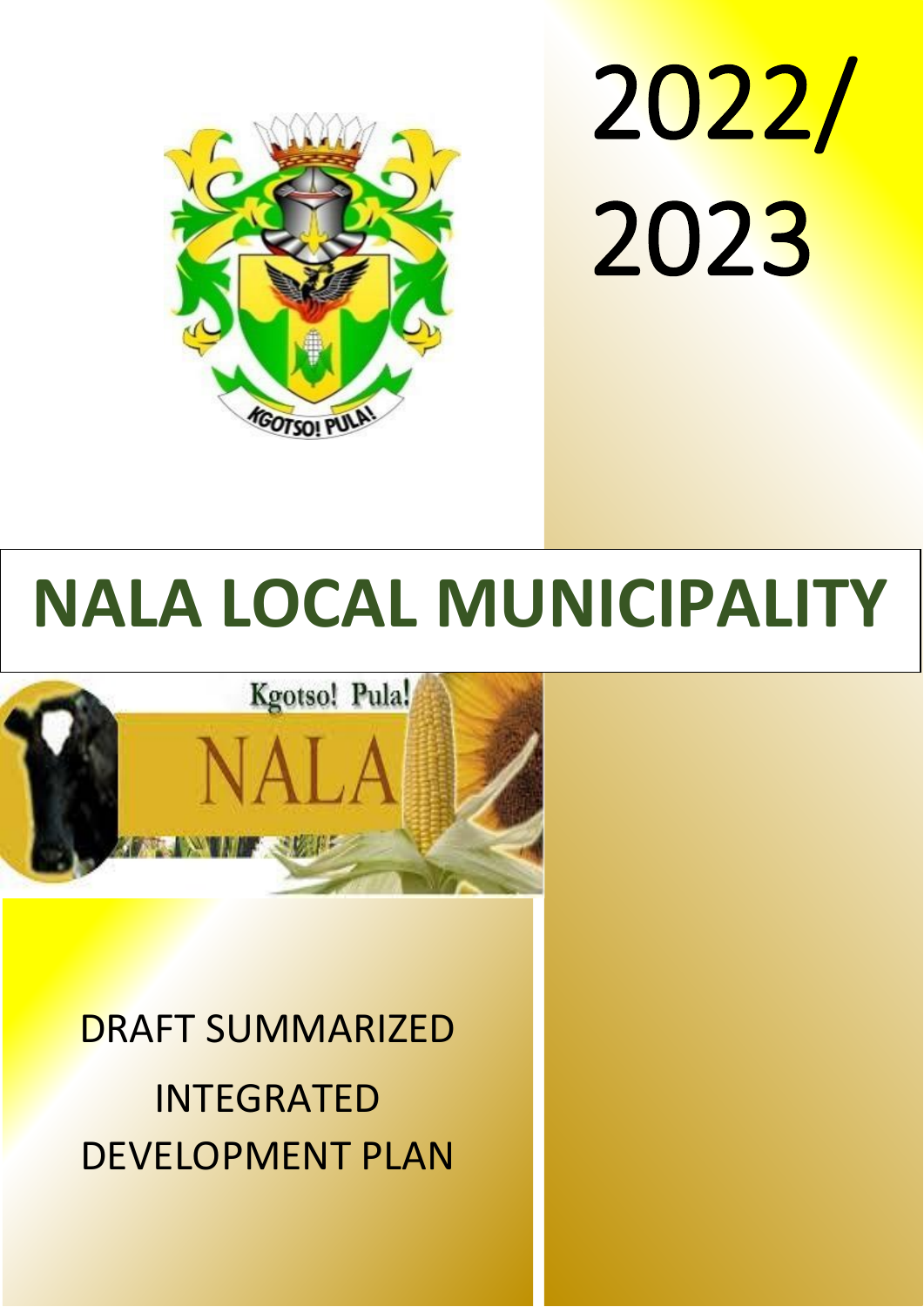# **TABLE OF CONTENTS**

| PAGE |
|------|
|      |
|      |
|      |
|      |
|      |
|      |
|      |
|      |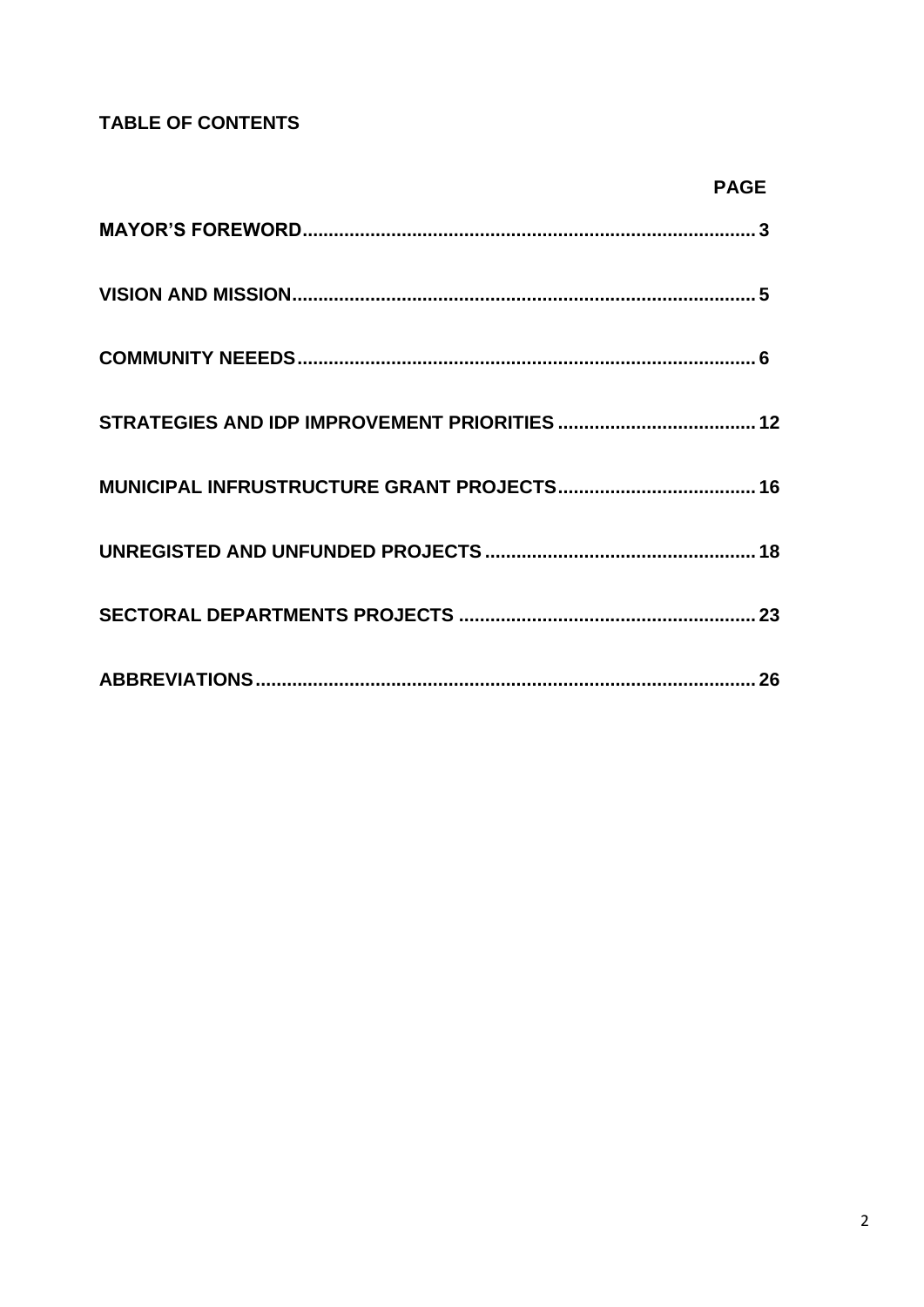# **MAYOR'S FOREWORD**

The need for integrated municipal planning takes into cognisance the fact that local government system operates in an ever-changing environment. The dynamic nature of local, district, provincial, national, and global environments constantly present local government with new challenges and new demands. Global economic interdependence between national economic activities, integration of global financial systems, global warming, and the greenhouse effect, and lately, growing unemployment because of negative growth in national economies and migrations, world pandemics and wars have significantly affected municipal planning environment. Consequently, municipal planning space must adjust to accommodate these set of continuously changing dynamics.

This financial year 2022/23 marks the beginning of the Five - Year Cycle of the Integrated Development Plan 2022 – 2027. This IDP will be reviewed annually in terms of the legislation governing the process, to allow annual monitoring and reporting of implementation of the Five - Year IDP 2022- 2027 as aligned in the municipal operational plan or the Service Delivery and Budget Implementation Plan (SDBIP).

The Integrated Development Plan as the municipal's principal strategic planning document, ensures close co-ordination and integration between projects, programmes, and activities, both internally and externally. As a cyclical process, that is both horizontal and vertical, the Integrated Development Plan enhances integration in municipal planning through participation of communities, stakeholder consultation and sector departments' support to promote sustainable service delivery in integrated communities.

As a key strategic plan for the municipality, the priorities identified in the Integrated Development Plan inform all financial planning and budgeting undertaken by the municipality. The implementation of the Integrated Development Plan and Budget targets and deliverables is monitored and evaluated on an ongoing basis.

However, this requires that targets and deliverables be credible and realistic to ensure attainment of set strategic objectives. Consequently, the financial plan as well as the performance management system of the municipality is also outlined in the Integrated Development Plan document through alignment in the Service Delivery and Budget Implementation Plan (SDBIP).

In realising its set of developmental goals and service delivery priorities, the municipality must consciously respond to and align its strategic objectives to the seven (7) national priorities of government as reflected in Medium-Term Strategic Framework 2019 – 2024. This will ensure the necessary synergy and coordination between spheres of government in general and sector departments particularly in the implementation of the IDP in line with government priorities.

The Senior Management Team and Line Management is accountable to the municipal council for implementation of the IDP and Budget. The Integrated Performance Management System links the IDP to the strategic framework and establish a macro-scorecard for Senior Managers as derived from the SDBIP. After this, performance agreements for section 54A and 56 Managers are developed in terms Municipal Planning Regulations to effective monitoring and assessment of performance of the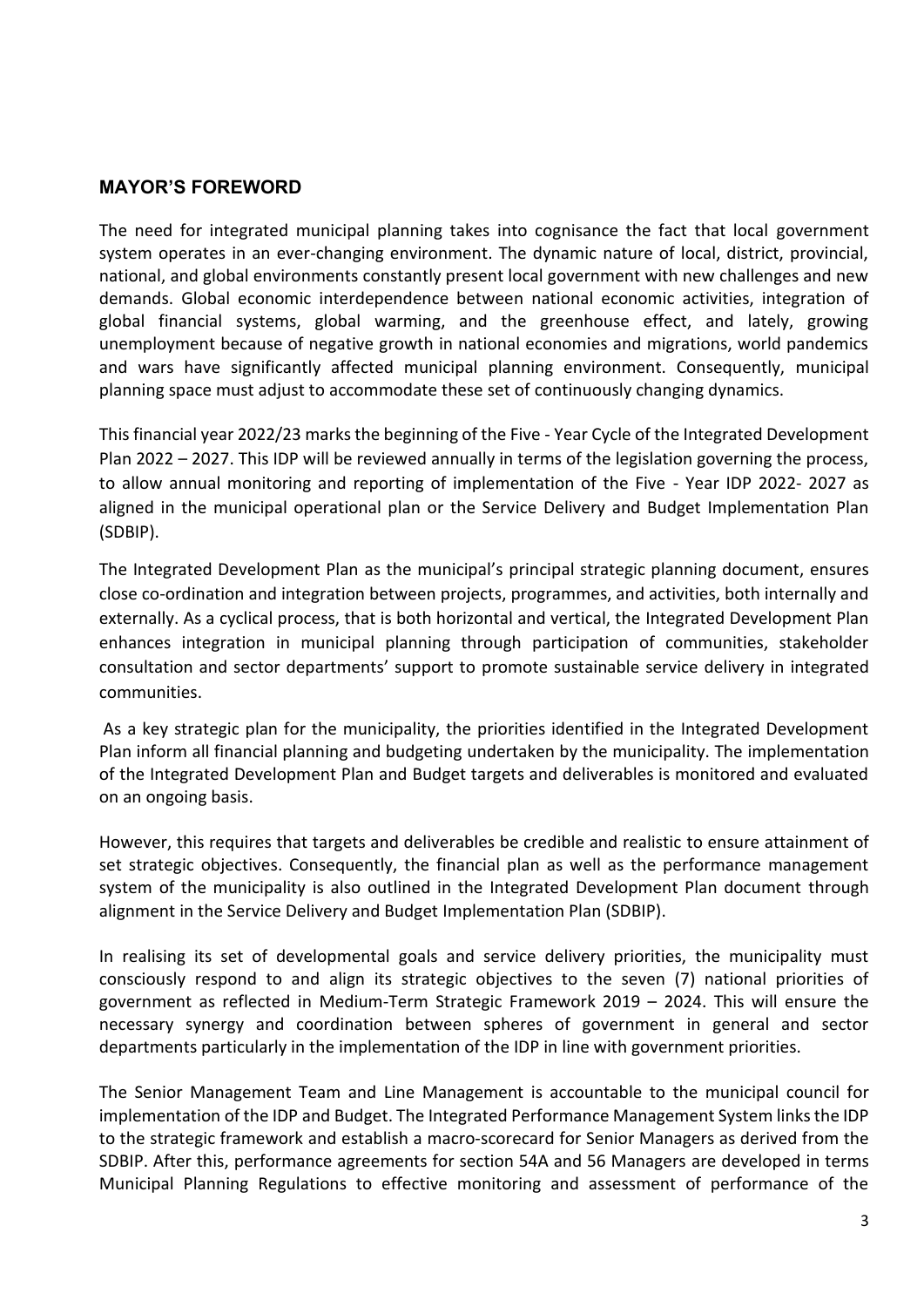municipality in terms of its strategic objectives. This allows greater participation and accountability of the municipality to the community in line with the set strategic objectives.

An Integrated Development Plan is a constitutional and legal process required of South African municipalities; however, apart from the legal compliance, there are many advantages and benefits to undertaking the integrated development planning. These include the following:

- Prioritisation and allocation of scarce resources to areas of greatest need aligned to spatial budgeting.
- Achieving sustainable development and economic growth.
- Democratizing local government by ensuring full public participation in its planning, implementation, monitoring, and evaluation processes.
- Providing access to development funding through the Medium-Term Revenue and Expenditure Framework.
- Encouraging both local and outside investment by developing local economic strategies.
- Using the available capacity effectively, efficiently, and economically.
- A better Africa and world.

Nala Local Municipality is in an area predominantly characterised by agricultural economy. It is the seating of Bothaville town, also known as the Maize capital of South Africa and Wesselsbron which is also located within the Maize Belt region in the northwest of Free State. Nala has a population size of 78 515 people and 23653 households.

To provide basic services to this number of households, which is also our core responsibility in terms of the Constitution of the Republic of South Africa, we must constantly, on an annual basis, review and adjust our planning as a local municipality. As part of the review of Integrated Development Plan, we have engaged the community to solicit needs and to report back on progress made in terms of implementation of certain key capital and operational projects with a specific impact on service delivery.

However, this process was disturbed by the prevailing Covid -19 pandemic, the end of term of the then Council and municipal elections which started during the time when this process had to kickstart. To respond to all these challenges the municipality had to start the process during third quarter of the financial year under review.

Our IDP has also emphasised alignment of the three frameworks and strategies in responding to national and provincial mandates. Among others, our strategic objectives, programmes, and projects have responded to a considerable extent, to strategies and actions from these national and provincial programmes. In our context, as a local municipality, we intend to upgrade and maintain basic municipal infrastructure and finalise development and implementation of critical infrastructural master plans in water, energy, environment, and key input plans. The following infrastructural projects were identified funded for implementation at a total amount of R33 439 000 financial year 2022/23 as funded under Municipal Infrastructure Grant (MIG);

1. Monyakeng: Construction of 2.5km bulk storm water lining with concrete and stone pitching (MIS:343908).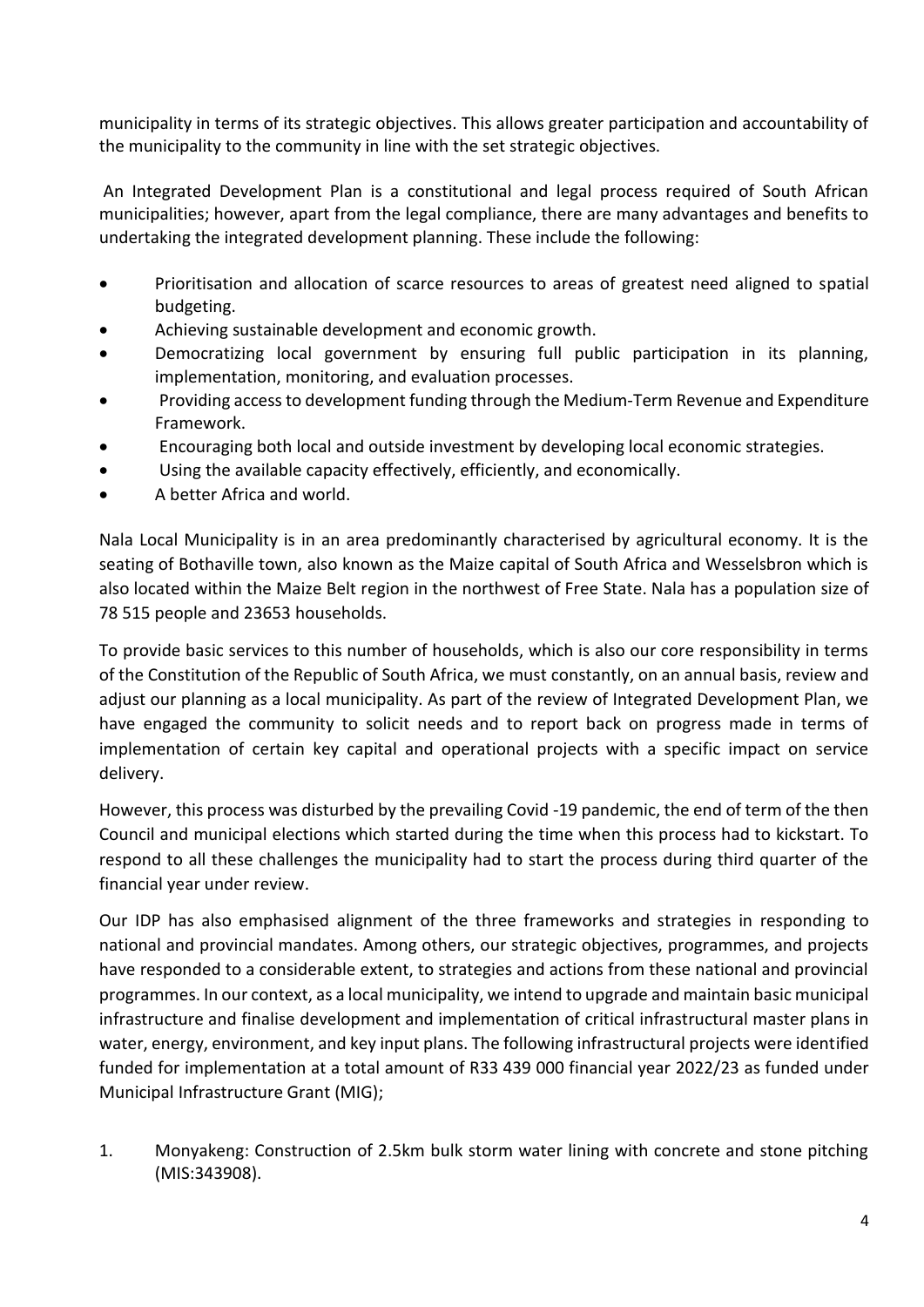- 2. Kgotsong: Construction of 2 new Multi-Purpose sport courts in Bothania 9 (Matlharantlheng) (MIS:340275).
- 3. Kgotsong: Construction of 1.33km paved road and storm water on Boneni road (Ward 5)(MIS:415429).
- 4. Kgotsong: Construction of 1.2km paved road and storm water on Sebotsa and Monnamoncho road (MIS:412247).
- 5. Specialized Vehicles.
- 6. Kgotsong/Bothaville: Upgrading of Sewer Outfall Phase 2.

### **VISION**

**"***To be the agricultural production hub of South Africa, a self-sustainable, diverse, viable and an effective municipality by 2030.*

#### **MISSION**

*"A well-governed, performance-driven municipality striving to improve the social and economical well-being of its citizen through sustainable and effective service delivery and public participation"*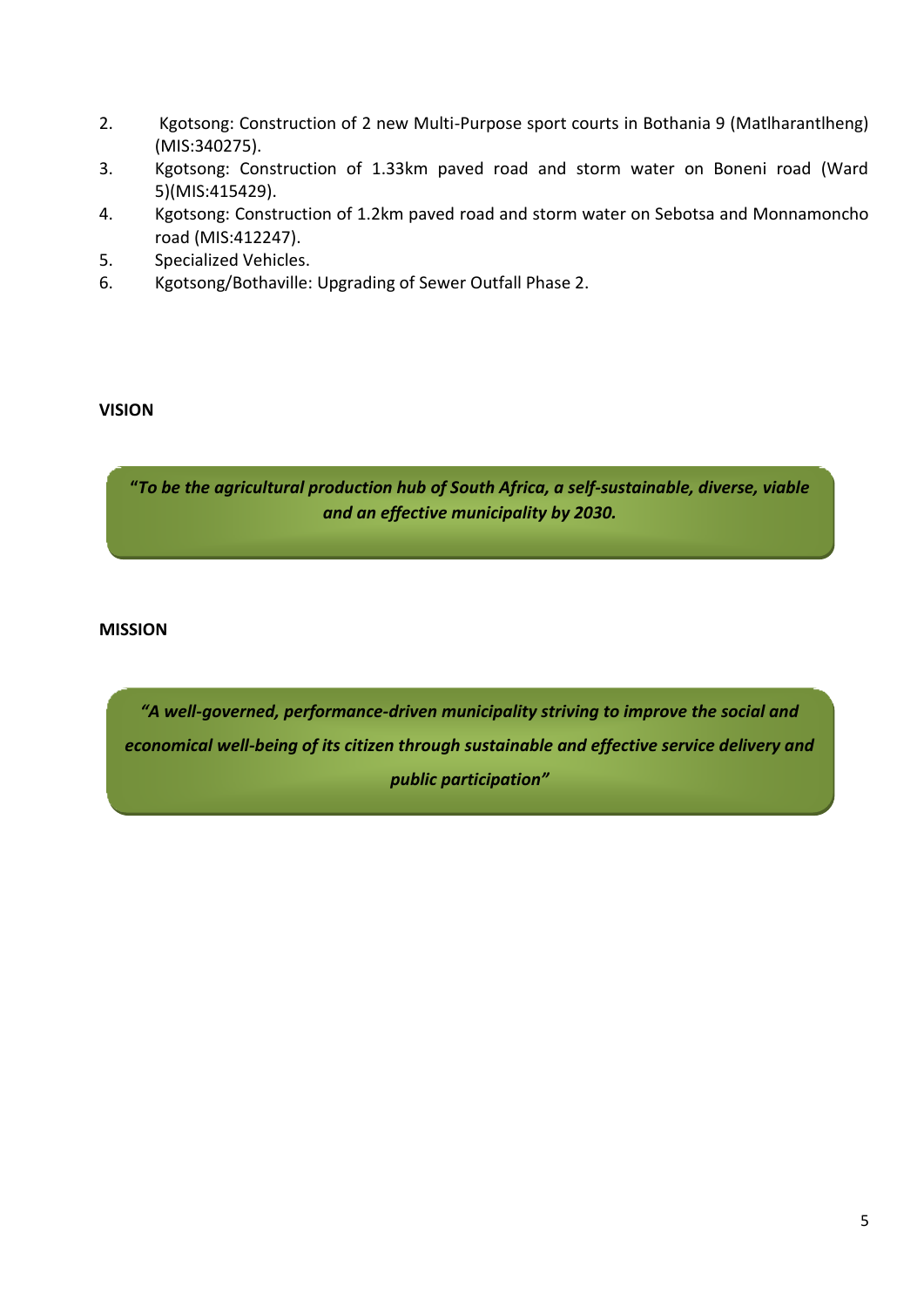# **COMMUNITY ISSUES**

| Ward           | <b>Needs</b>                                                                   |
|----------------|--------------------------------------------------------------------------------|
| $\mathbf{1}$   | Rezoning of temporary sites.<br>$\bullet$                                      |
|                | Advertisement of vacant posts.<br>$\bullet$                                    |
|                | Gravelling of roads.<br>٠                                                      |
|                | Renovation of Alfred Nzo Hall.<br>$\bullet$                                    |
|                | Maintenance of streetlights and high mast lights.<br>$\bullet$                 |
|                | Toilet leakages must be fixed.<br>$\bullet$                                    |
|                | Sustainable job creation through LED.<br>٠                                     |
|                | Maintenance of ablution facilities at cemeteries.<br>٠                         |
|                | Provision of RDP houses.<br>$\bullet$                                          |
|                | Municipality must purchase new fleet (tipper lorry and grader).<br>٠           |
|                | Local clinic should operate 24/7.<br>٠                                         |
|                | Prevention of fraud and corruption in municipality.                            |
|                | Food parcels for deserving indigent families.                                  |
|                | Incomplete RDP houses should be addressed.<br>٠                                |
|                | Construction of storm-water canals.<br>٠                                       |
| $\overline{2}$ | Council must repossess unoccupied sites.<br>٠                                  |
|                | Contractors must pay hired residents for the work they have done.<br>$\bullet$ |
|                | Advertisement of vacant posts.<br>٠                                            |
|                | Formalisation of informal settlement in Ward two.<br>٠                         |
|                | Community Hall (Alfred Nzo) must be renovated.<br>$\bullet$                    |
|                | Maize field must be used to benefit the community.<br>$\bullet$                |
|                | Residents must pay for municipal services.                                     |
|                | Upgrading of Municipal buildings e.g. Hall (Frikkie Kronje).<br>$\bullet$      |
|                | Re-gravelling of roads.                                                        |
|                | $\bullet$                                                                      |
|                | Cemetery fencing.<br>$\bullet$<br>Fencing of Landfill side.                    |
|                | $\bullet$<br>Potholes to be sealed.                                            |
|                |                                                                                |
|                | Maintenance of streetlights and highmast lights.<br>٠                          |
|                | Development of by-laws to curb stray cattle.                                   |
|                | Upgrading of electricity sub-station and network cables.<br>$\bullet$          |
|                | Qualified electrician must be appointed.                                       |
|                | A road to the Landfill site must be reconstructed.<br>$\bullet$                |
|                | President Steyn Street must be paved (Main Road to SENWES KO.OP and            |
|                | clinic)                                                                        |
|                | Sport facilities in Wesselsbron must be maintained.                            |
|                | Completion of outstanding RDP houses.<br>$\bullet$                             |
|                | Crime Prevention in ward two and town.<br>$\bullet$                            |
|                | Construction of roads for Ext 12 and 13.                                       |
|                | Maintenance of parks and empty sites.                                          |
|                | Marking of municipal roads.                                                    |
|                | Maintenance of roads.<br>$\bullet$                                             |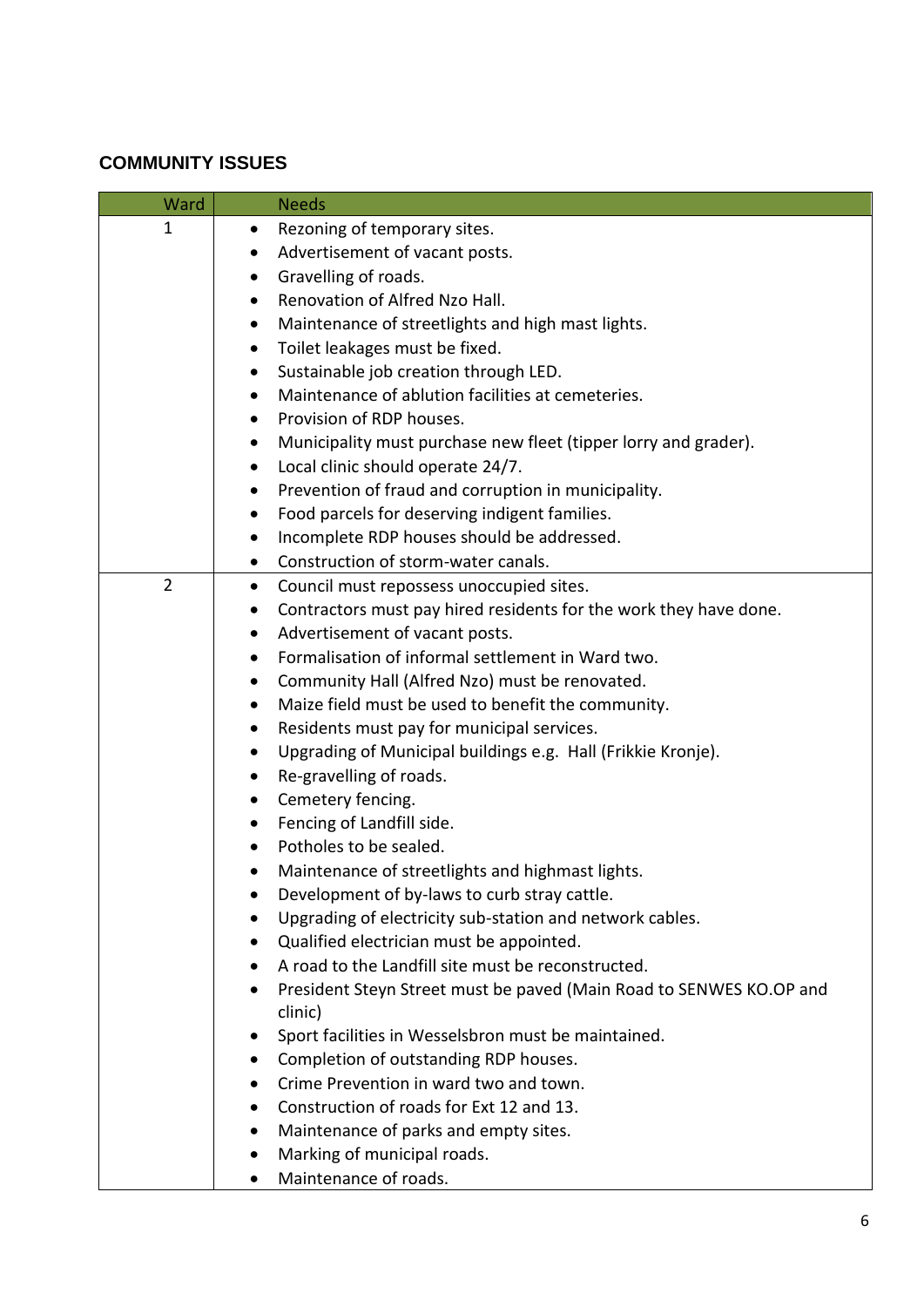| Ward | <b>Needs</b>                                                                              |
|------|-------------------------------------------------------------------------------------------|
|      | Maintenance of gardens at municipal offices and library.<br>٠                             |
| 3    | Paving of streets.<br>$\bullet$                                                           |
|      | Construction of storm-water canals.                                                       |
|      | Toilet leakages must be fixed.<br>٠                                                       |
|      | Building of hawker stalls.<br>٠                                                           |
|      | Creation of sustainable jobs through LED.<br>$\bullet$                                    |
|      | Clinic in ward three.                                                                     |
|      | Building of RDP houses.                                                                   |
|      | Allocation of title deeds.                                                                |
|      | Recreational facilities.                                                                  |
|      | Regravelling of roads.<br>٠                                                               |
|      | Maintenance of streetlights and highmast lights.<br>٠                                     |
|      | Rezoning of sites.<br>$\bullet$                                                           |
|      | Formalization of informal settlements (Khalinkomo).                                       |
| 4    | Provision of equipment in New hall (chairs and tables)<br>$\bullet$                       |
|      | Upgrading of new hall.<br>٠                                                               |
|      | Highmast lights must function.<br>٠                                                       |
|      | Construction of speed humps.                                                              |
|      | Grading/gravelling of roads.<br>$\bullet$                                                 |
| 5    | Paving of Streets. (Maile Street around Ikemisetseng Primary and Selele High<br>$\bullet$ |
|      | school) and Lediga Street.                                                                |
|      | Paving of Boneni, Monnamoncho, Nhlapo, Bouwer, Lee, Bosiu, Mohau and<br>$\bullet$         |
|      | Melk Streets/Crescent.                                                                    |
|      | Rezoning and conversion of Mabaso and Lee Streets' parks to sites.<br>٠                   |
|      | Reconstruction of slaps toilet (concrete palisade toilets).<br>٠                          |
|      | Maintenance of Electricity.<br>$\bullet$                                                  |
|      | Maintenance of sanitation network.<br>$\bullet$                                           |
|      | Repossession of unoccupied sites.<br>$\bullet$                                            |
|      | Maintenance of High mast lights and streetlights.                                         |
|      | Job creation.                                                                             |
|      | Illegal dumping should be stopped.                                                        |
|      | Upgrading and resourcing of Youth Centre.                                                 |
|      | Development of by-laws for illegal dumping.<br>٠                                          |
|      | Speedy response to sewerage blockages.                                                    |
|      | Regravelling of internal roads/streets                                                    |
|      | CWP teams to assist with water leaks.                                                     |
| 6    | Priority to be given to the community that is residing within the location<br>$\bullet$   |
|      | when allocating RDP houses.                                                               |
|      | Replacement of electricity meter boxes.<br>٠                                              |
|      | Paving of roads and construction of storm-water canals to prevent flooding.               |
|      | Regravelling of internal roads/streets.                                                   |
|      | Playground to be created for children near Uniting Church.                                |
|      | Paving of roads (Talane str, Monnamocho and Sebotsa streets)                              |
|      | Develop a park near house number 795 and adjacent to 3280.<br>٠                           |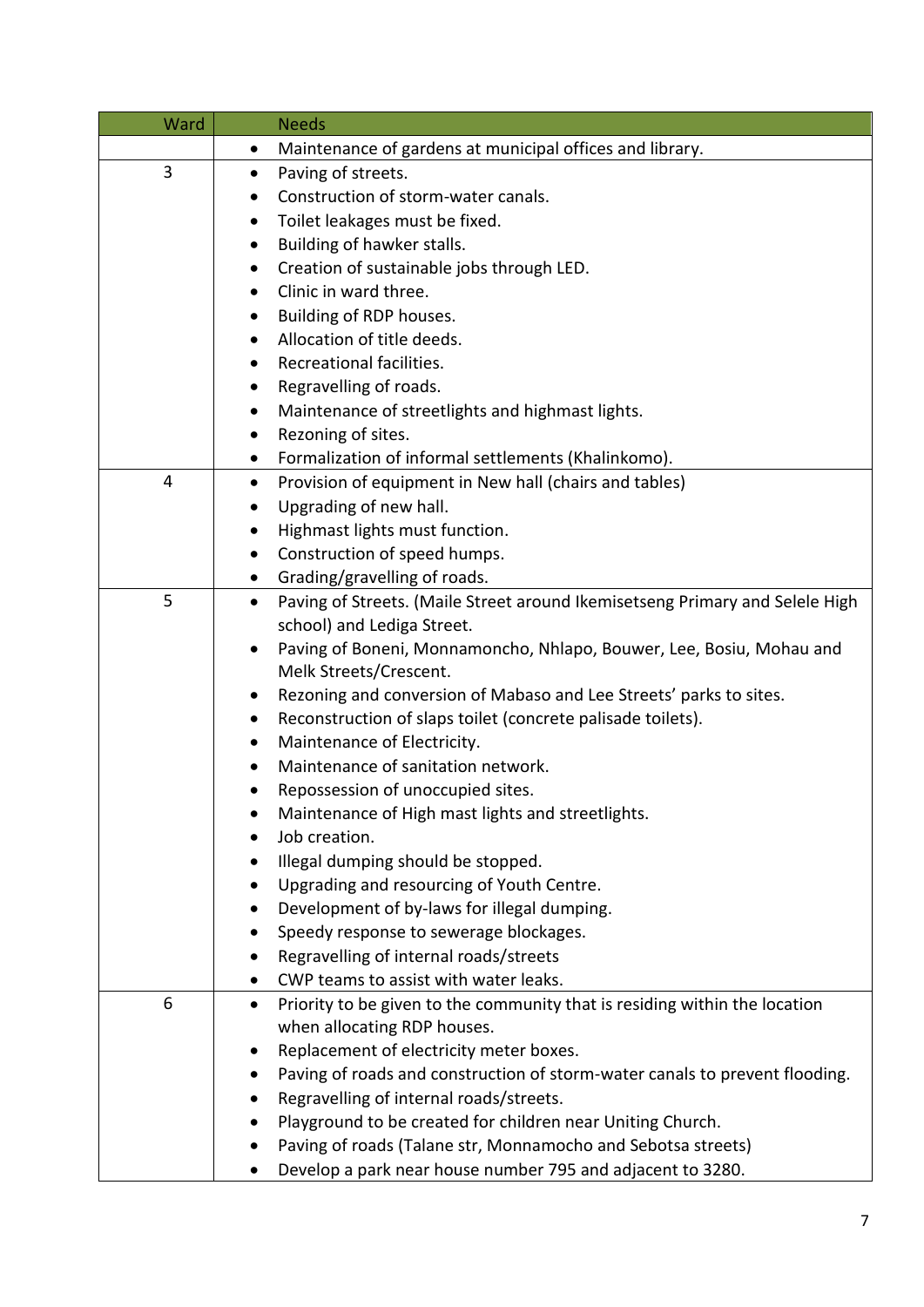| Ward           | <b>Needs</b>                                                                            |
|----------------|-----------------------------------------------------------------------------------------|
|                | Develop anti-dumping by-laws.                                                           |
|                | Reconstruction of a road to Dr Maile clinic.<br>$\bullet$                               |
|                | Naming of streets.                                                                      |
|                | Allocation of sites.<br>٠                                                               |
|                | Enforcement of council resolution to reposses unoccupied sites.                         |
|                | Paving next to school gate and house number 6701 to 6770.<br>٠                          |
|                | Enforcement of council resolutions.<br>$\bullet$                                        |
| $\overline{7}$ | Paving of Molisenyane street to ZCC via Letsie creche.<br>$\bullet$                     |
|                | Upgrading of storm-water canal around ZCC.<br>٠                                         |
|                | Upgrading of high-mast lights and streetlights.<br>٠                                    |
|                | Gravelling of internal roads.<br>$\bullet$                                              |
|                | Paving of road from Letsie crèche via Mokganedi and Tshabalala streets.<br>٠            |
|                | Paving of street for Lekota Road in the south via Boikutlo Primary back to<br>$\bullet$ |
|                | Lekota Road.                                                                            |
|                | Paving of roads                                                                         |
|                | Repair of malfunctioning high mast/LED lights.<br>٠                                     |
|                | Installation of high mast lights.<br>٠                                                  |
|                | Playgrounds for children at open space near Jermina Letsie crèche.<br>٠                 |
|                | Maintenance and repair of streetlights.<br>$\bullet$                                    |
|                | Installation of Electricity boxes.<br>$\bullet$                                         |
|                | Job creation through LED.<br>٠                                                          |
|                | Provision of bulk refuse cabs at identified illegal dumping sites.<br>$\bullet$         |
|                | Naming of streets.<br>٠                                                                 |
|                | Storm water canals between ward 6 and 7 near ZCC should be cleaned.<br>$\bullet$        |
|                | Bridges over storm-water canals and construction of road to access                      |
|                | churches.                                                                               |
|                | Construction of brick toilets in Phumasbethane instead of slaps (concrete               |
|                | palisade).                                                                              |
|                | Grading/gravelling of roads in Phuma.                                                   |
|                | Speed humps near ZCC, Boikutlo Primary school and Terror Lekota Avenue.                 |
|                | RDP houses for shack dwellers                                                           |
| 8              | Repossession and re-allocation of unoccupied sites and house structures (Ext.           |
|                | $6$ ).                                                                                  |
|                | Security for municipal property and facilities                                          |
|                | Storm-water canals and bridges for Mizwinking (Ext 6).                                  |
|                | Job creation through LED.                                                               |
|                | Highmast lights for Ext 6                                                               |
|                | Food parcels for orphans                                                                |
|                | More allocation for RDP houses for Nala LM.                                             |
|                | Paving of roads to strengthen water drainange systems.                                  |
|                | Installation of electricity meter boxes for those in need of them.                      |
|                | Felling of trees in Ext. 6. (Mizwinking)                                                |
|                | Allocation of sites.                                                                    |
| 9              | Need a Clinic in Naledi.<br>$\bullet$                                                   |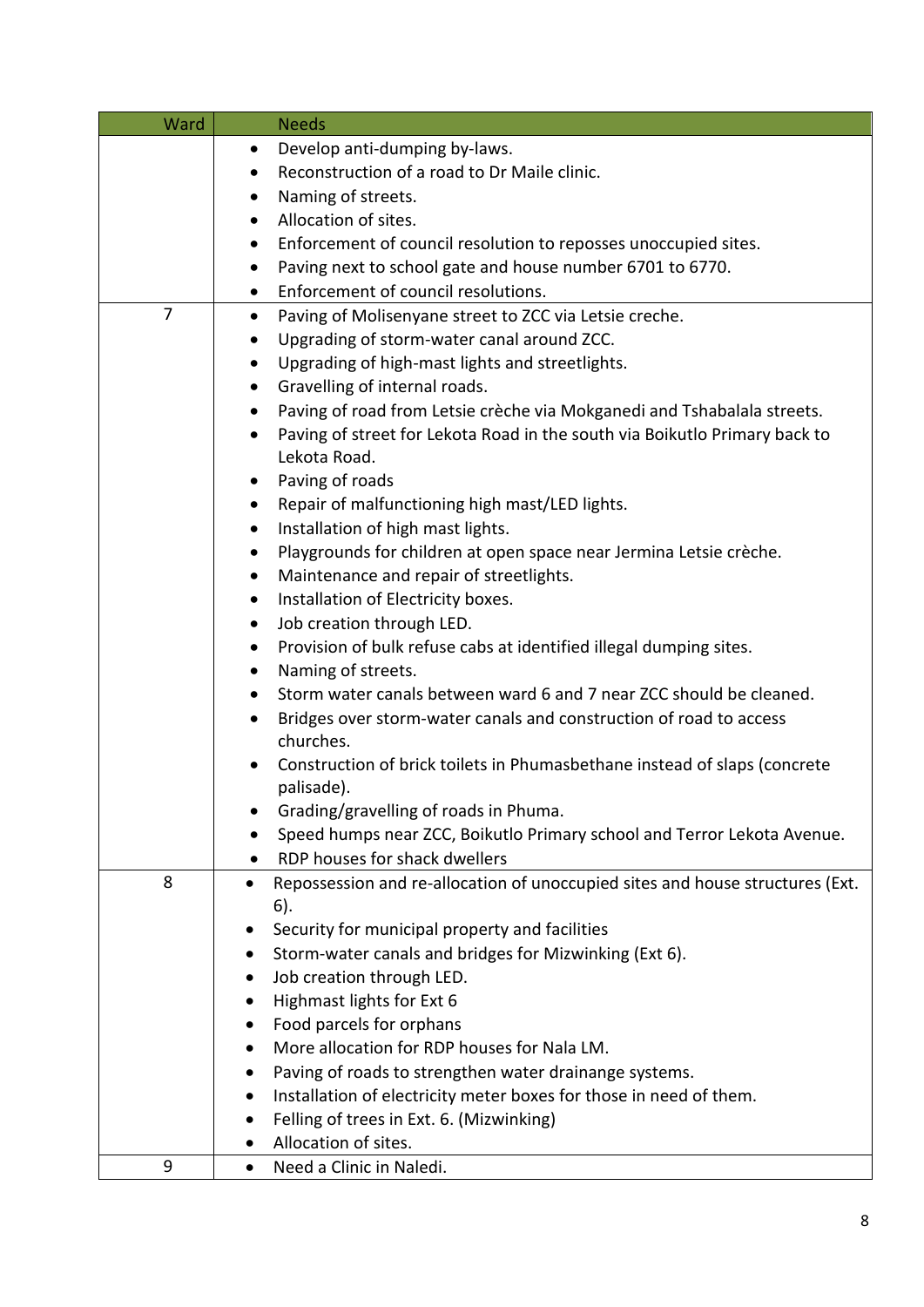| Ward | <b>Needs</b>                                                                      |
|------|-----------------------------------------------------------------------------------|
|      | Need a Police station in Naledi.                                                  |
|      | Sites and RDP houses.                                                             |
|      | Pave road to Letlotlo Primary school.                                             |
|      | Sports facilities<br>٠                                                            |
|      | Library in Naledi.                                                                |
|      | High school in Naledi.                                                            |
|      | Gravel/grading of internal roads.                                                 |
|      | Replacement of old water meters.<br>٠                                             |
|      | Replacement of old electricity meter boxes.<br>٠                                  |
|      | Maintenance of storm water canals.                                                |
|      | Paving of Lekota Road to Viljoenskroon in Naledi.<br>$\bullet$                    |
|      | Maintenance of high-mast lights.<br>$\bullet$                                     |
| 10   | Provision of potable water for farm-dwellers.<br>$\bullet$                        |
|      | Learnerships in agriculture.<br>٠                                                 |
|      | Allocation of municipal farms for youth development.<br>٠                         |
|      | Inspection of water levels at rivers/dams.<br>$\bullet$                           |
|      | Paving/gravelling of roads leading to schools.<br>$\bullet$                       |
|      | Tar roads (from R34 via Llewellyn to Kommandodrift, and from R34 via<br>$\bullet$ |
|      | Kommandodrift to Sedibeng Water).                                                 |
|      | Learner transport from Volstruispan area to Itokisetseng School.<br>$\bullet$     |
|      | Provision of food parcels to farm-dwellers.<br>٠                                  |
|      | Food gardens for farm-dwellers.<br>$\bullet$                                      |
|      | Allocation of sites/stands for farm dwellers in Kgotsong/Monyakeng.<br>$\bullet$  |
|      | Inspection of conditions of houses at farms.<br>$\bullet$                         |
|      | Transport for farm dwellers to town.<br>$\bullet$                                 |
|      | Farm dwellers should be included in the indigent register.<br>٠                   |
|      | Eradication of Pit toilets.                                                       |
|      | Health services goes to farms once a month or in three months.<br>٠               |
|      | Ambulance and Police takes time to arrive at emergency/crime scene in             |
|      | farms.                                                                            |
| 11   | Repairs/replacement of leaking water pipes.<br>٠                                  |
|      | Humps along paved main roads/streets.<br>٠                                        |
|      | Provision of water for informal settlements.<br>$\bullet$                         |
|      | Construction of football grounds.                                                 |
|      | Solar geysers for indigent families.<br>٠                                         |
|      | Creation of sites.                                                                |
|      | Paving of roads in Naledi.                                                        |
|      | Street naming.                                                                    |
|      | Construction of kerbs to prevent flooding.<br>٠                                   |
|      | Development and enforcing of by-laws against illegal dumping.<br>٠                |
|      | RDP houses for the needy.                                                         |
|      | Food parcels for deserving indigents.                                             |
|      | Bursaries for deserving students.                                                 |
|      | Address backlogs in bucket eradication.<br>$\bullet$                              |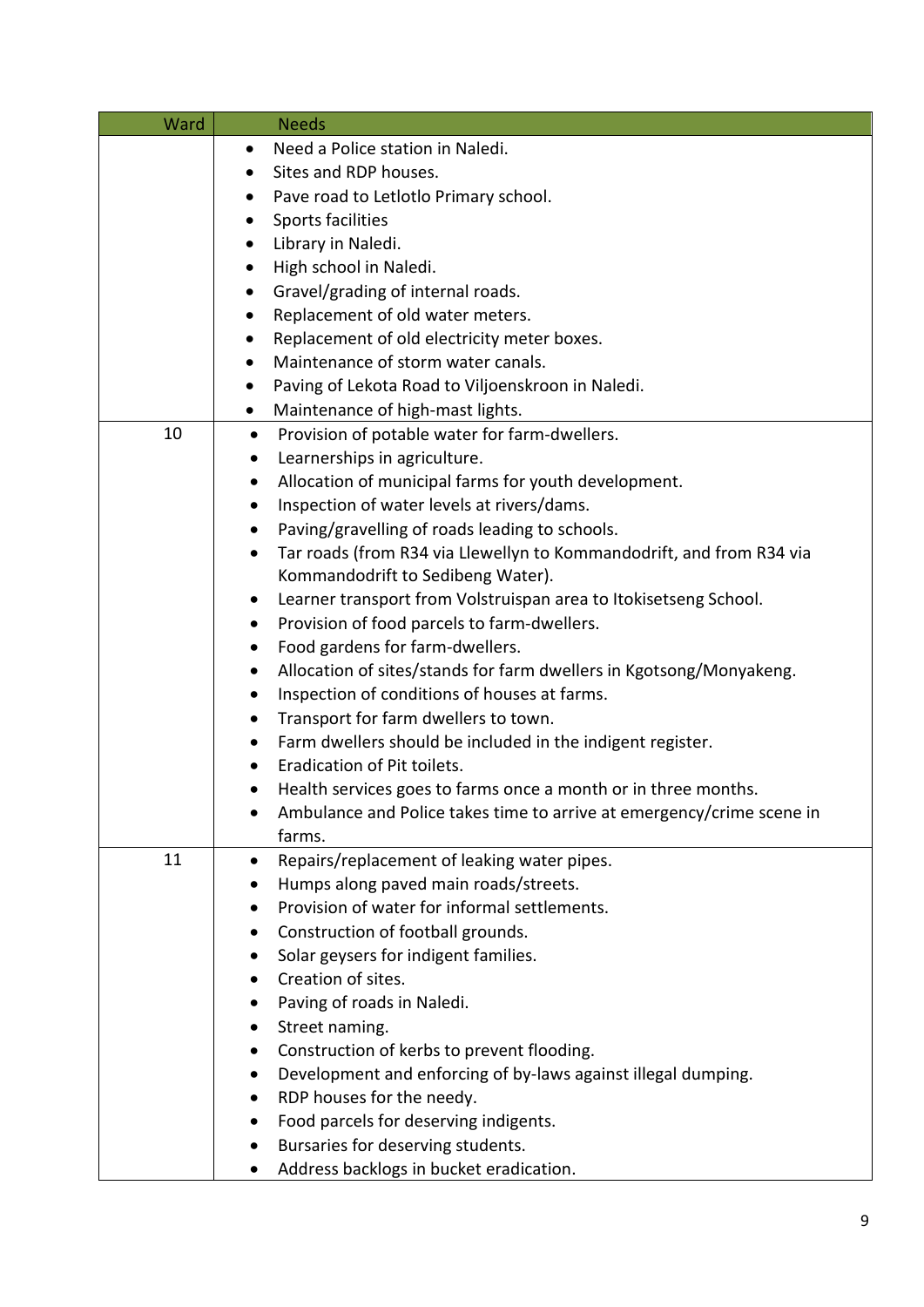| Ward | <b>Needs</b>                                                                |
|------|-----------------------------------------------------------------------------|
|      | Prevention of electricity fraud.<br>$\bullet$                               |
|      | Replacement of old electricity meter boxes.<br>٠                            |
|      | Installation and maintenance of high-mast lights and streetlights.          |
|      | Address problems causing electricity outages.<br>٠                          |
|      | Fast-tracking transfer of property.<br>٠                                    |
|      | Naming of streets/roads.<br>$\bullet$                                       |
|      | Construction and paving roads/streets.                                      |
|      | Naming of streets.<br>٠                                                     |
| 12   | Reduction of business and residential tariffs.<br>$\bullet$                 |
|      | Set cut of date for reading of meters. (electricity and water).<br>٠        |
|      | Correction/updating of billing after each payment.<br>$\bullet$             |
|      | Cut of date for submission of accounts.<br>$\bullet$                        |
|      | High-mast lights for the graveyard section.<br>٠                            |
|      | Upgrading of storm-water canals with stone pitching.                        |
|      | Gravel roads/streets should be rehabilitated.<br>٠                          |
|      | Paving for Molisenyane and Ramasimong streets.<br>٠                         |
|      | Pedestrian crossing at rail lines.<br>٠                                     |
|      | Maintenance of roads in town.<br>٠                                          |
|      | Cleaning and maintenance of parks in town.<br>٠                             |
|      | Cleaning of cemeteries.<br>٠                                                |
|      | Pave roads.                                                                 |
|      | Installation of prepaid electricity meters.<br>$\bullet$                    |
|      | Upgrading of landfill sites.<br>$\bullet$                                   |
|      | Relocation from R30 of parking bay for trucks.<br>$\bullet$                 |
|      | Construction of speed humps along R30 from Spur.<br>٠                       |
|      | Upgrading of roads/streets with potholes.<br>$\bullet$                      |
|      | Upgrading of electricity sub-station along Greyling Street.                 |
|      | Renovation of town hall.                                                    |
|      | Repair sidewalks near businesses.                                           |
|      | Upgrading of Doringpark and Kootjie Jordaan stadium.                        |
|      | Upgrading of sewer reticulation network.<br>٠                               |
|      | Upgrading and maintenance of water reticulation network.<br>٠               |
|      | Provision of bulk public rubbish bins.<br>٠                                 |
|      | Job creation through cemetery fencing                                       |
|      | Bursary opportunities for matriculants.                                     |
|      | <b>Upgrading of Doornpark.</b>                                              |
|      | Fixing of leaking water pipes.                                              |
|      | Security for municipal facilities and buildings.                            |
|      | Bulk refuse to prevent illegal dumping.<br>٠                                |
|      | Upgrading/construction water canals with stone pitching.<br>٠               |
|      | Cleaning and maintenance of parks and sports facilities.                    |
|      | Security for all municipal buildings and facilities.<br>٠                   |
|      | Bulk refuse to prevent illegal dumping.<br>٠                                |
|      | Pedestrian crossing and linking roads into both ward 11 and 9.<br>$\bullet$ |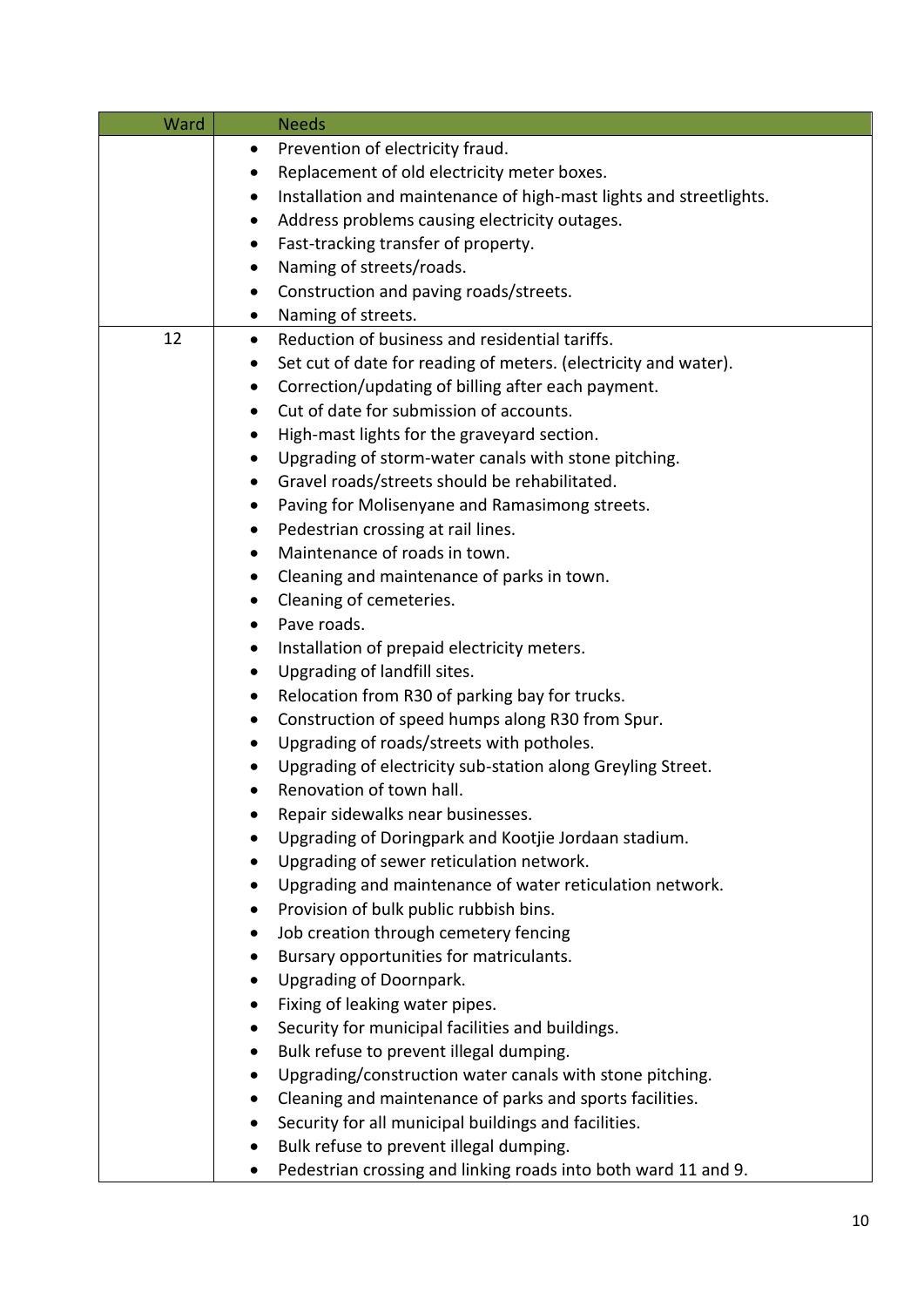| Ward | <b>Needs</b>                                             |
|------|----------------------------------------------------------|
|      | High mast lights for cemetery section in two rooms.      |
|      | Allocation and formalization of residential sites.       |
|      | Naming of streets/ section in township.                  |
|      | Eradication of pitlatrines in Rearabetswe (Botharnia 9). |
|      | Repairs and maintenance of water meters and taps.        |

# **Comments and Inputs from Stakeholders**

| <b>Employment through Local Economic</b><br>$\bullet$<br>Development (LED). | Crossing at Fabriekslaan.                        |
|-----------------------------------------------------------------------------|--------------------------------------------------|
| Infrastructure Development through EPWP                                     | Municipality must purchase two fire              |
| for Jobs creation.                                                          | engines to address the challenge of              |
|                                                                             | veldfires.                                       |
| Development of By-laws.<br>$\bullet$                                        | Installation of fire hydrants.<br>$\bullet$      |
| Officers to undergo training for<br>$\bullet$                               | Installation of electronic clocking<br>$\bullet$ |
| enforcement of By-laws.                                                     | system.                                          |
| Disaster Management.<br>$\bullet$                                           | Maintenance of streetlights.<br>$\bullet$        |
| Budget - Income and Expenditure.<br>$\bullet$                               | Purchasing of equipment for<br>$\bullet$         |
|                                                                             | electrical workers.                              |
| Ring fencing trading                                                        | Municipality must develop<br>$\bullet$           |
|                                                                             | programmes to support NAMPO.                     |
| Safeguarding (Security) for Municipal                                       | Trucks to be removed from R30 road               |
| assets.                                                                     | during NAMPO.                                    |
| Priority on Infrastructure (Qualified<br>$\bullet$                          | Crossing at Fabriekslaan.                        |
| Electrical engineers for electricity network).                              |                                                  |
| Privatisation of Landfill sites (PPP).<br>$\bullet$                         | Municipality must purchase two fire<br>$\bullet$ |
|                                                                             | engines to address the<br>challenge              |
|                                                                             | of veldfires.                                    |
| Purchasing of Refuse Removal fleet.<br>$\bullet$                            | Installation of fire hydrants.<br>$\bullet$      |
| Paving of roads in town and industrial area.<br>$\bullet$                   | Installation of electronic clocking<br>$\bullet$ |
|                                                                             | system.                                          |
| Illegal dumping.<br>$\bullet$                                               | Maintenance of streetlights.<br>$\bullet$        |
| Development of Bylaws that can limit the<br>$\bullet$                       | Purchasing of equipment for<br>$\bullet$         |
| tonnage.                                                                    | electrical workers.                              |
| Old Taxi rand is turned into the rubbish<br>$\bullet$                       | Municipality must develop<br>$\bullet$           |
| dump by foreigners.                                                         | programmes to support NAMPO.                     |
| Brick making machine is not operational (to<br>$\bullet$                    | Trucks to be removed from R30 road<br>$\bullet$  |
| be sold PPP)                                                                | during NAMPO.                                    |
| Benchmarking provision of Municipal                                         | Crossing at Fabriekslaan.                        |
| services.                                                                   |                                                  |
| Crossing at Senwes (entrance).                                              |                                                  |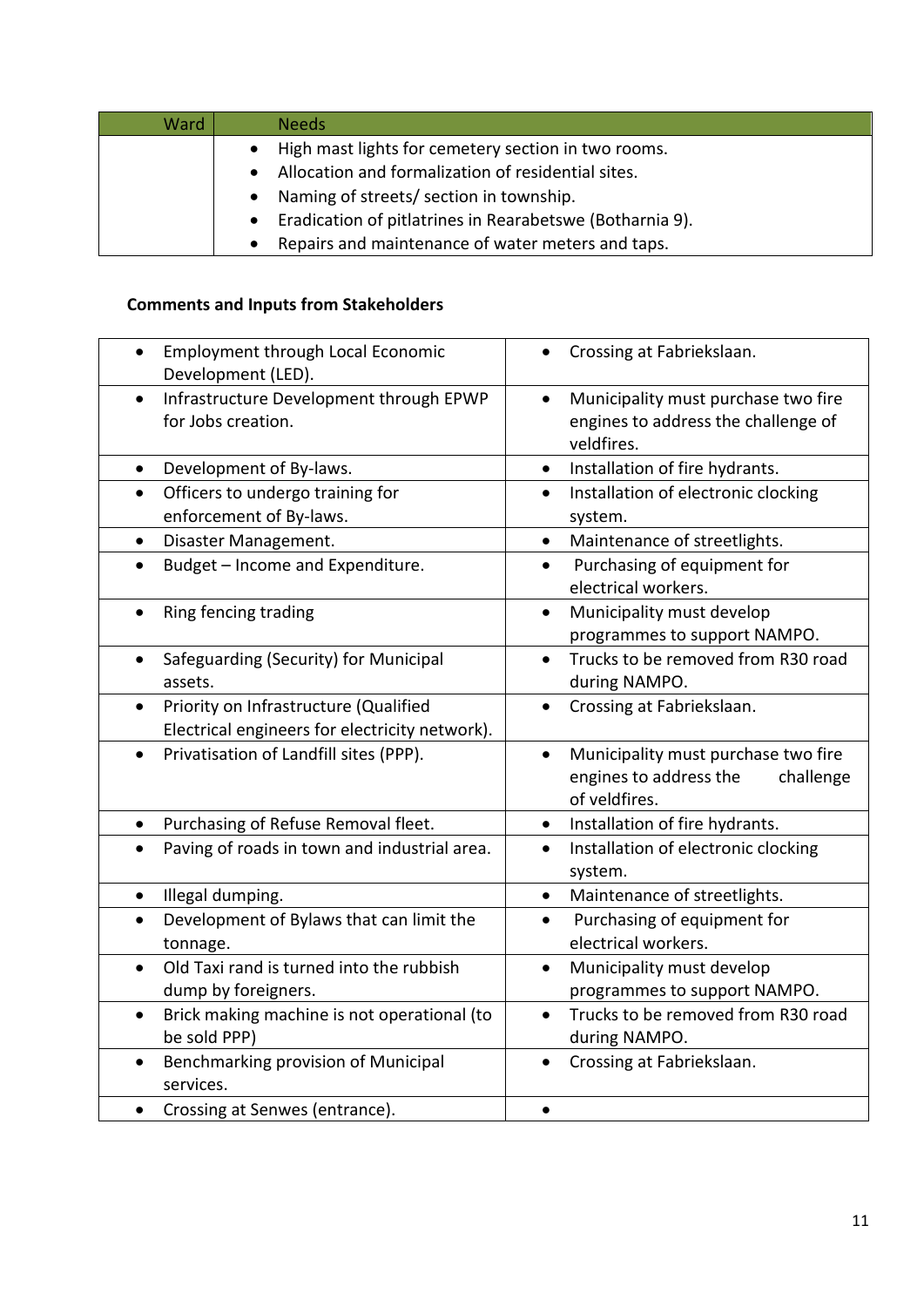# **STRATEGIES AND IDP IMPROVEMENT PRIORITIES**

| <b>PRIORITIES</b>                               | <b>STRATEGIES</b>                                                                                                                                                                                                                                                                                                                                                                                                                                                                                                                                                                                                                                              |
|-------------------------------------------------|----------------------------------------------------------------------------------------------------------------------------------------------------------------------------------------------------------------------------------------------------------------------------------------------------------------------------------------------------------------------------------------------------------------------------------------------------------------------------------------------------------------------------------------------------------------------------------------------------------------------------------------------------------------|
|                                                 |                                                                                                                                                                                                                                                                                                                                                                                                                                                                                                                                                                                                                                                                |
| Water                                           | To ensure 500 households in Vergenog have access to potable<br>water by 2023.<br>To ensure that all 450 households in Khalinkomo and have access<br>to water-borne toilets by 2024.<br>Maintenance of water reticulation network.<br>To ensure compliance with blue drop and green drop standards.<br>To ensure reduction of water losses.<br>Replacement of Pvc pipes in Monyakeng (Dept. of Water and<br>Sanitation) by end of June 2024.<br>Management of Highwater Tables in Kgotsong Two Rooms<br>Section.                                                                                                                                                |
| Sanitation                                      | To ensure that all 500 households in and Vergenog have access<br>to water-borne toilets by 2023.<br>To ensure that all 450 households in Khalinkomo and have access<br>to water-borne toilets by 2024.<br>Maintenance of sewer reticulation network.<br>WSIG upgrading of bulk outfall sewer in Bothaville/Meyerhof.<br>Upgrading of Sewer Outfall Phase 2 in Bothaville/Kgotsong.<br>To ensure sufficient capacity of the wastewater treatment plants.<br>Refurbishment and cleaning of sewer network in Kgotsong and<br>٠<br>Monyakeng.<br>To ensure compliance with green drop standards<br>Maintenance of wastewater treatment plants.                     |
| Municipal Roads and<br>$\bullet$<br>Storm-water | To ensure that all municipal roads in Nala Local municipality are<br>$\bullet$<br>upgraded/or maintained to facilitate economic and social activity<br>required for the sustainable development of the municipality.<br>Resealing of municipal roads by 2022 - 2023.<br>5.25 Km in Bothaville.<br>3.5 Km in Meyerhof.<br>6 Km in Bothaville Industrial.<br>8.5 Km in Kgotsong.<br>-<br>12 Km in Wesselsbron and Wesselsbron Industrial.<br>5.7 Km in Monyakeng.<br>Kgotsong: Construction of Monnamoncho Street.<br>Kgotsong: Construction of Sebotsa Street.<br>Wesselsbron: Rehabilitation of President Steyn Street.<br>Construction of storm-water canals. |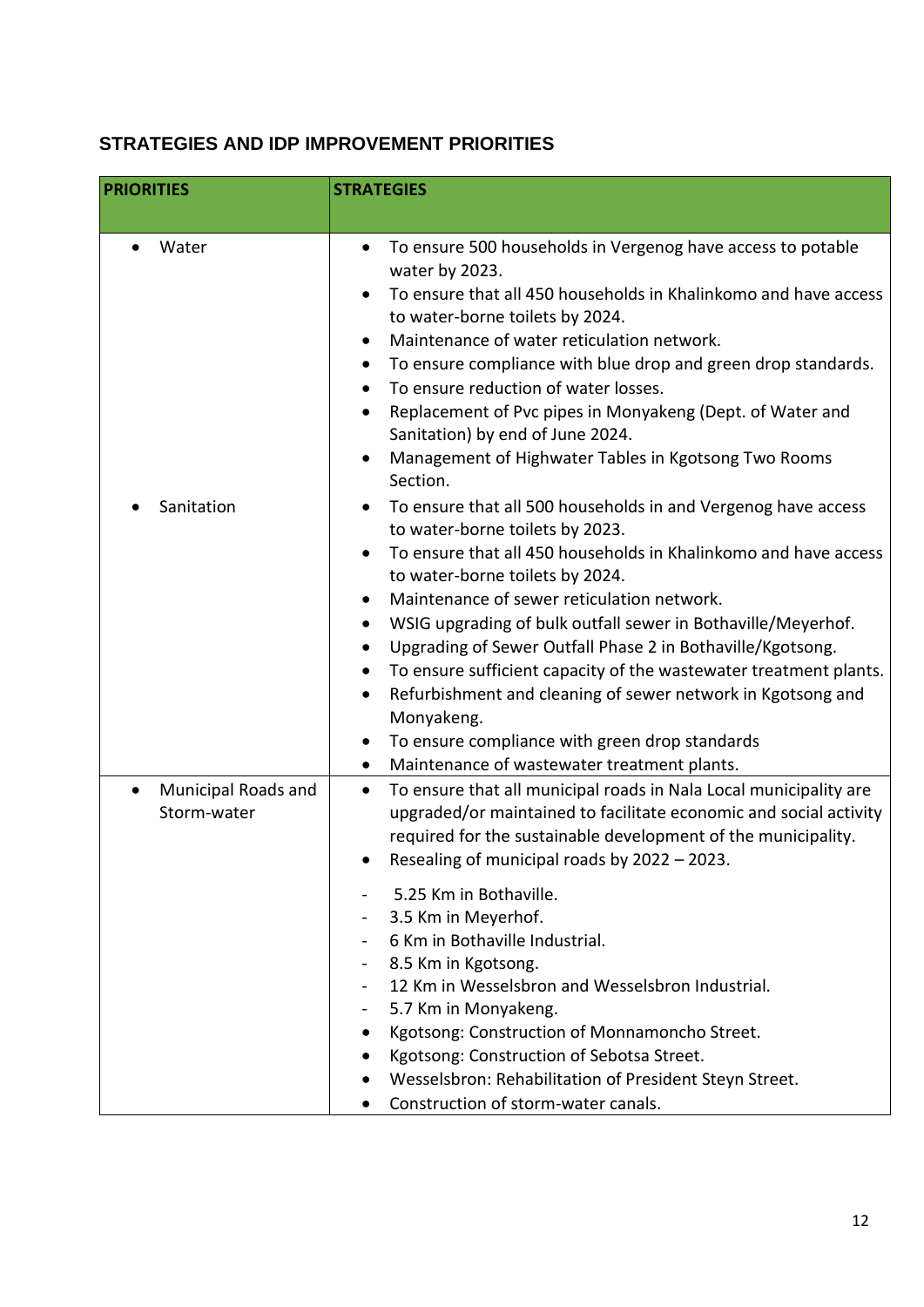| Urban Planning and<br>$\bullet$<br>human settlement. | To ensure effective urban planning that will promote spatial<br>$\bullet$<br>planning and social cohesion.<br>Formalisation of Khalinkomo and Vergenog.<br>$\bullet$<br>Rezoning and subdivision of parks and open spaces for erven<br>$\bullet$<br>development.<br>Register deserving households on the National Housing Needs<br>Register. |
|------------------------------------------------------|----------------------------------------------------------------------------------------------------------------------------------------------------------------------------------------------------------------------------------------------------------------------------------------------------------------------------------------------|
| Solid waste and<br>$\bullet$<br>refuse Removal       | To ensure that all landfill sites comply with NEMA.<br>$\bullet$<br>Upgrading of landfill sites.<br>٠                                                                                                                                                                                                                                        |
|                                                      | Proper management of landfill sites.<br>$\bullet$                                                                                                                                                                                                                                                                                            |
|                                                      | Fencing of Landfill sites.<br>٠<br>Review of IWMP.                                                                                                                                                                                                                                                                                           |
|                                                      | $\bullet$                                                                                                                                                                                                                                                                                                                                    |
|                                                      | Purchase bulk refuse bins.<br>$\blacksquare$<br>Enforcement of by laws to combat illegal dumping.<br>$\bullet$                                                                                                                                                                                                                               |
| Local Economic<br>$\bullet$                          | To create an environment conducive to attract new business and<br>$\bullet$                                                                                                                                                                                                                                                                  |
| Development                                          | retain the existing in the municipal area.<br>Review of LED strategy.<br>$\bullet$                                                                                                                                                                                                                                                           |
|                                                      | Capacity Building for SMMEs.<br>$\bullet$                                                                                                                                                                                                                                                                                                    |
|                                                      | Disposal of land by the municipality as an incentive for economic                                                                                                                                                                                                                                                                            |
|                                                      | development.<br>Land Audit.                                                                                                                                                                                                                                                                                                                  |
|                                                      | $\bullet$<br>LDA to fund five Nala beneficiaries in poultry project.<br>$\bullet$                                                                                                                                                                                                                                                            |
|                                                      | Youth in Agriculture Programme.<br>٠                                                                                                                                                                                                                                                                                                         |
|                                                      | Investment Coordination and Facilitation.<br>٠                                                                                                                                                                                                                                                                                               |
|                                                      | Career and Skills Expo.<br>٠<br>Community Work Programme.<br>$\bullet$                                                                                                                                                                                                                                                                       |
| Institutional<br>transformation and                  | To monitor, evaluate and improve the financial viability of Nala<br>$\bullet$<br>local municipality as measured in the key indicators in Municipal                                                                                                                                                                                           |
| organisational                                       | Planning and Performance Regulations, 2001.                                                                                                                                                                                                                                                                                                  |
| development                                          | To facilitate institutional transformation and organisational                                                                                                                                                                                                                                                                                |
|                                                      | development in Nala local municipality.<br>To ensure Good Governance and Public participation in Nala<br>$\bullet$                                                                                                                                                                                                                           |
|                                                      | Local municipality.                                                                                                                                                                                                                                                                                                                          |
|                                                      | Migration of staff into the new organisational structure.                                                                                                                                                                                                                                                                                    |
|                                                      | Sitting of LLF meetings at least once a month.                                                                                                                                                                                                                                                                                               |
|                                                      | Municipal performance quarterly review.<br>Sitting of section 79 committees at least once a quarter.                                                                                                                                                                                                                                         |
|                                                      | Advertisement of critical posts.                                                                                                                                                                                                                                                                                                             |
|                                                      | Employees Wellness Programme.<br>٠                                                                                                                                                                                                                                                                                                           |
|                                                      | Training and Development.                                                                                                                                                                                                                                                                                                                    |
| Municipal finance<br>and financial viability.        | To ensure sound financial management and viability.<br>To ensure cost containment.                                                                                                                                                                                                                                                           |
|                                                      | To ensure credit control.<br>$\bullet$                                                                                                                                                                                                                                                                                                       |
|                                                      | Compliance with rules and regulations to SCM.                                                                                                                                                                                                                                                                                                |
|                                                      | Anti-corruption strategy                                                                                                                                                                                                                                                                                                                     |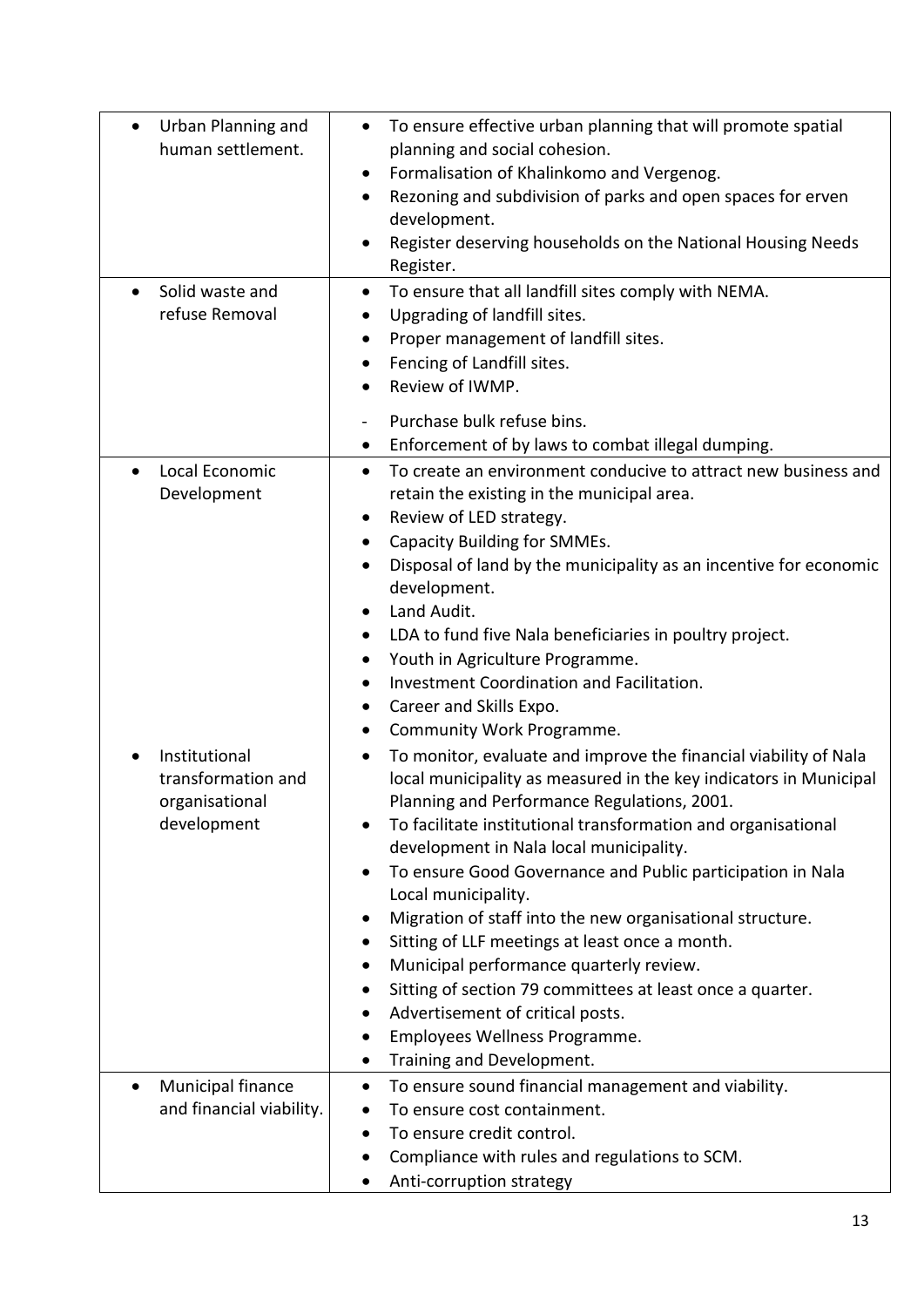| Electricity                                  | Procurement plans.<br>$\bullet$<br>Monthly submission of Section 71 reports to Extended<br>Management, the Mayor and council.<br>Timeous submission of AFS.<br>Maintenance of electricity network.                                                                                                                                                                                                                                                                                                                                                                                               |
|----------------------------------------------|--------------------------------------------------------------------------------------------------------------------------------------------------------------------------------------------------------------------------------------------------------------------------------------------------------------------------------------------------------------------------------------------------------------------------------------------------------------------------------------------------------------------------------------------------------------------------------------------------|
| Reticulation                                 | Retrofitting streetlights with energy saving bulbs.<br>$\blacksquare$<br>Electricity Maintenance Plan.<br>$\blacksquare$<br>Refurbishment and upgrading of electricity network in Kgotsong,<br>Bothaville and Wesselsbron.<br>Audit of all electricity metering systems by end of June 2022.<br>$\blacksquare$<br>New electricity connections to 440 households in Bothaville<br>Ext.15.<br>New electricity connections to 950 households in Khalinkomo<br>and Vergenog.                                                                                                                         |
| <b>Cemeteries and Parks</b>                  | To ensure effective management of cemeteries and parks in the<br>$\bullet$<br>municipal area.                                                                                                                                                                                                                                                                                                                                                                                                                                                                                                    |
|                                              | To combat illegal dumping on parks.<br>Identify land for cemetery expansion in Bothaville and<br>Wesselsbron.                                                                                                                                                                                                                                                                                                                                                                                                                                                                                    |
| Sports and<br><b>Recreational Facilities</b> | To ensure proper maintenance and security of sports and<br>٠<br>recreational facilities.<br>Kgotsong: New Sports Courts in Botharnia 9 (Matlharantlheng) by<br>2023.<br>Monyakeng: Development of 4 soccer grounds and goal posts by<br>2023.<br>Renovation of Alfred Nzo Hall.<br>Renovation of Bothaville Town hall.<br>Upgrading of Kootjie Jordaan Stadium by 2025.<br>Upgrading of Frikkie Cronje hall and Stadium by 2026.<br>Construction of 2 new Multipurpose Sports Courts in Bothania 9.<br>$\bullet$                                                                                 |
| Fire Fighting and<br>disaster<br>management. | Disaster Management Unit to be established:<br>$\bullet$<br>Lejweleputswa to purchase two fire engines for Nala LM.<br>Organogram to be amended to include Disaster Management<br>Unit.<br>Disaster Management Personnel to be identified.<br>Establishment of Interdepartmental Disaster Management Forum<br>or Committee.<br>Establishment of a Volunteers unit.<br>Development of Mutual Assistance Agreement with neighbouring<br>municipalities.<br>Signing of Memorandum of Understanding (MOE) with<br>neighbouring municipalities.<br>Develop Disaster Risk Reduction Programs/Projects. |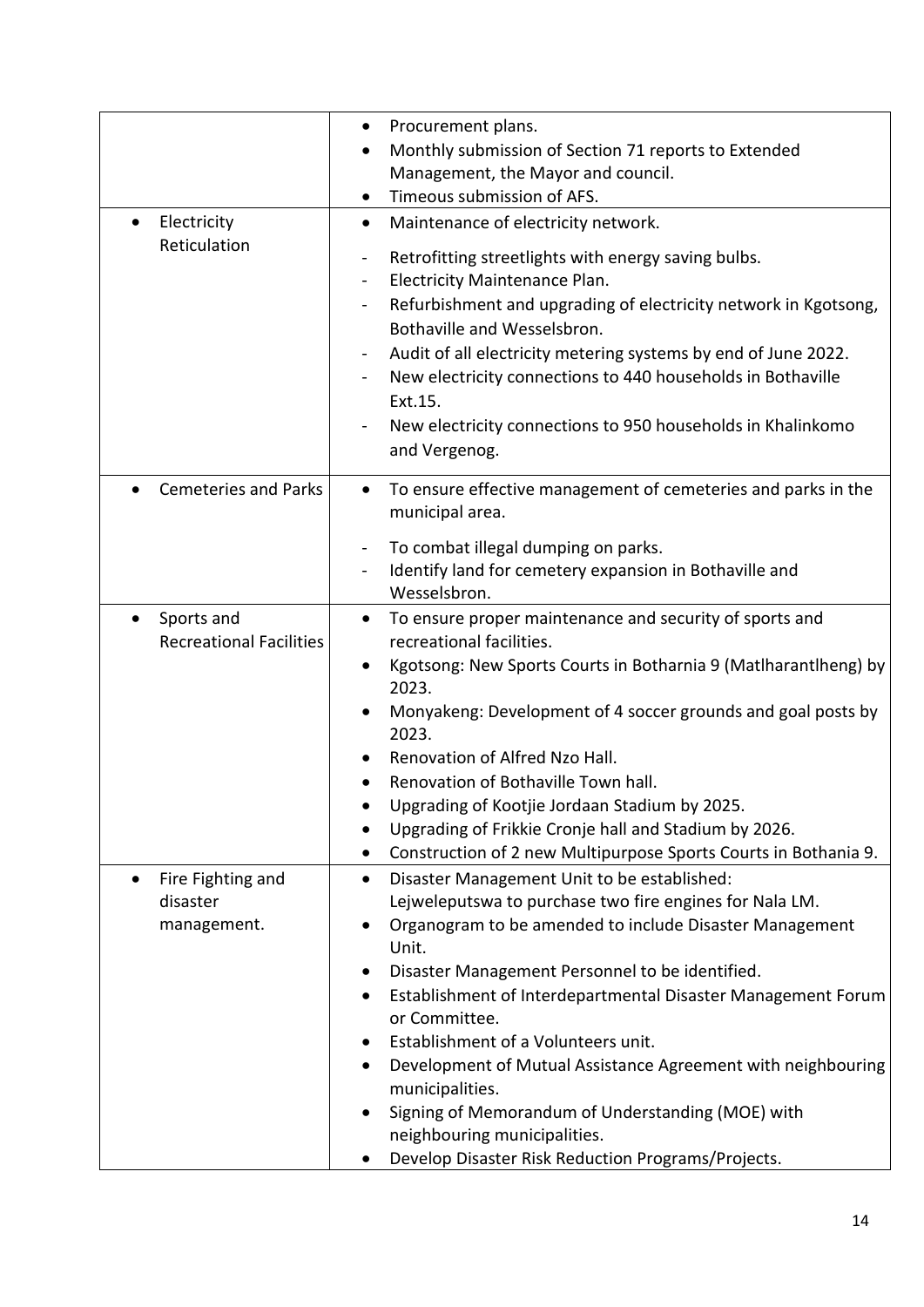|                                                | Establish Disaster Management Contigency Plans for known<br>hazards.<br>Disseminate early warnings.<br>Conduct Disaster Impact assessment.<br>Response and Relief Provision.<br>٠<br>Disaster Classification and Declaration.<br>$\bullet$<br>Develop Fire Awareness Plan.<br>$\bullet$                                                                                                                                                                                                                          |
|------------------------------------------------|------------------------------------------------------------------------------------------------------------------------------------------------------------------------------------------------------------------------------------------------------------------------------------------------------------------------------------------------------------------------------------------------------------------------------------------------------------------------------------------------------------------|
| Good Governance<br>and Public<br>Participation | To ensure council oversight and sound administration.<br>٠<br>To ensure positive community experiences through effective<br>public participation.<br>To improve public accountability of councillors.<br>Sitting of audit committee.<br>Fraud Plan.<br>٠<br>Mayor's Special Programmes:                                                                                                                                                                                                                          |
|                                                | Students' Financial support.<br>Poverty Alleviation and food parcels.<br>Paupers' burial<br>OR Tambo games.<br>$\overline{\phantom{0}}$<br>National Youth Month's Celebrations.<br>Youth Development Programmes.<br>National Women's Day Celebration.<br>-<br>Support programmes for the Disabled, orphans and the elderly.<br>World AIDS Day.<br>Heritage Month Celebrations.<br>$\qquad \qquad \blacksquare$<br>Men's Forum against GBV.<br>Sixteen Days of Activism.<br>Mayoral Imbizo and Budget Conference. |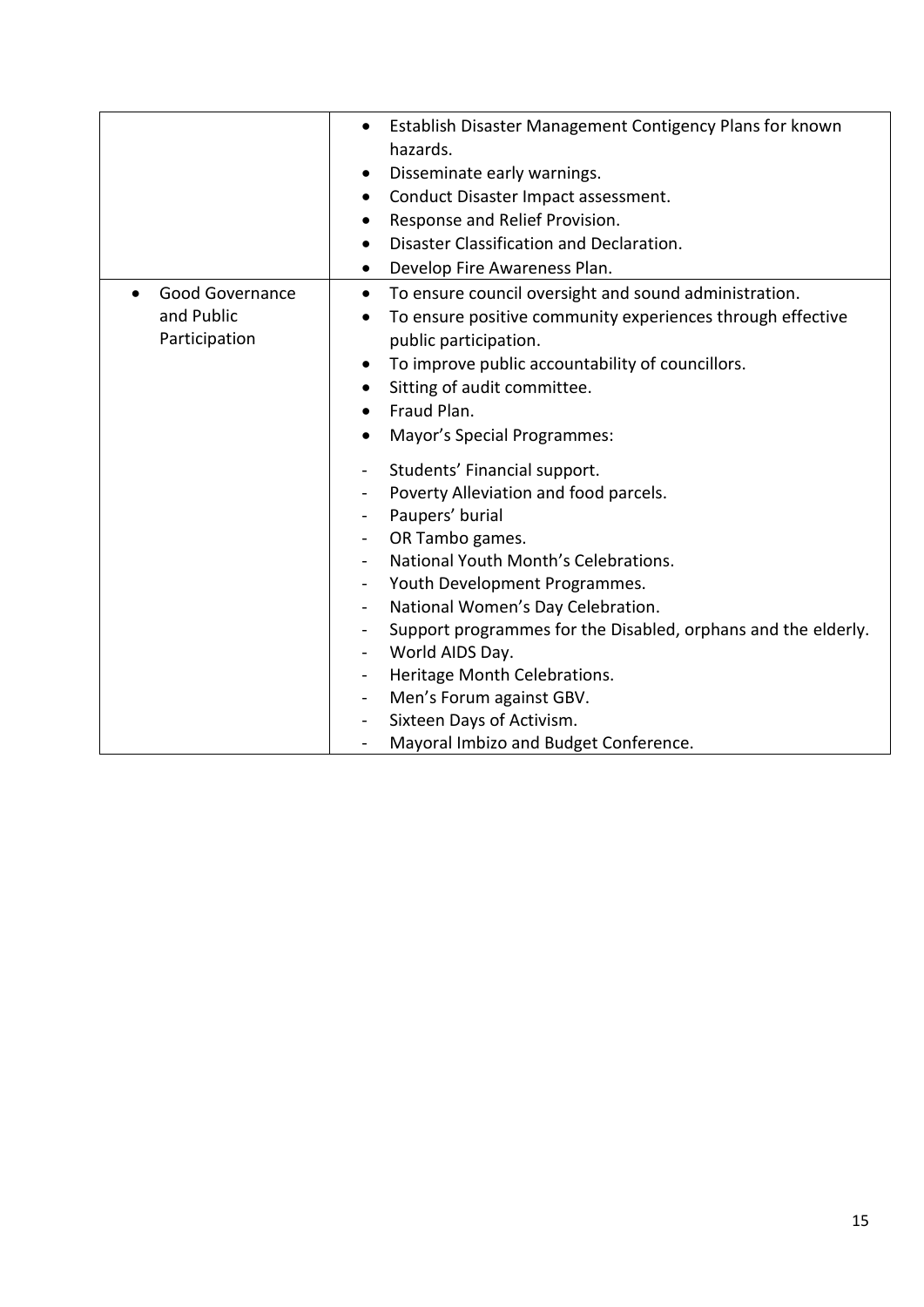## **MUNICIPAL INFRASTRUCTURE GRANT PROJECTS (MIG)**

**Municipal Infrastructure Grant (MIG): Free State Province**

**MIG Implementation Plan 2021/2022**

# **Nala Local Municipality**

| <b>MIG Reference Nr</b> | <b>Project Description</b>                                                                                      | <b>EPWP</b><br>(Y/N) | <b>Total Planned</b><br><b>Expenditure for</b><br>2020/21 | <b>Planned MIG</b><br><b>Expenditure for</b><br>2021/22 | <b>Planned MIG</b><br><b>Expenditure for</b><br>2022/23 |
|-------------------------|-----------------------------------------------------------------------------------------------------------------|----------------------|-----------------------------------------------------------|---------------------------------------------------------|---------------------------------------------------------|
|                         | <b>PMU</b>                                                                                                      |                      | 1 482 250,00                                              | 1 557 850,00                                            | 1671950.00                                              |
| MIG/FS13330/ST/20/21    | Monyakeng: Construction of 2.5km bulk<br>storm water lining with concrete and stone<br>pitching (MIS:343908).   |                      |                                                           |                                                         | 343 204,49                                              |
| MIG/FS1425/CF           | Kgotsong: Construction of 2 new Multi-<br>Purpose sport courts in Bothania 9<br>(Matlharantlheng) (MIS:340275). |                      |                                                           |                                                         | 1 613 092,00                                            |
| MIG/FS1458/R, ST/22/23  | Kgotsong: Construction of 1.33km paved<br>road and storm water on Boneni road<br>(Ward 5)(MIS:415429).          |                      |                                                           |                                                         | 8 500 295,71                                            |
| MIG/FS1459/R, ST/22/23  | Kgotsong: Construction of 1.2km paved<br>road and storm water on Sebotsa and<br>Monnamoncho road (MIS:412247).  |                      |                                                           |                                                         | 14 956 284,75                                           |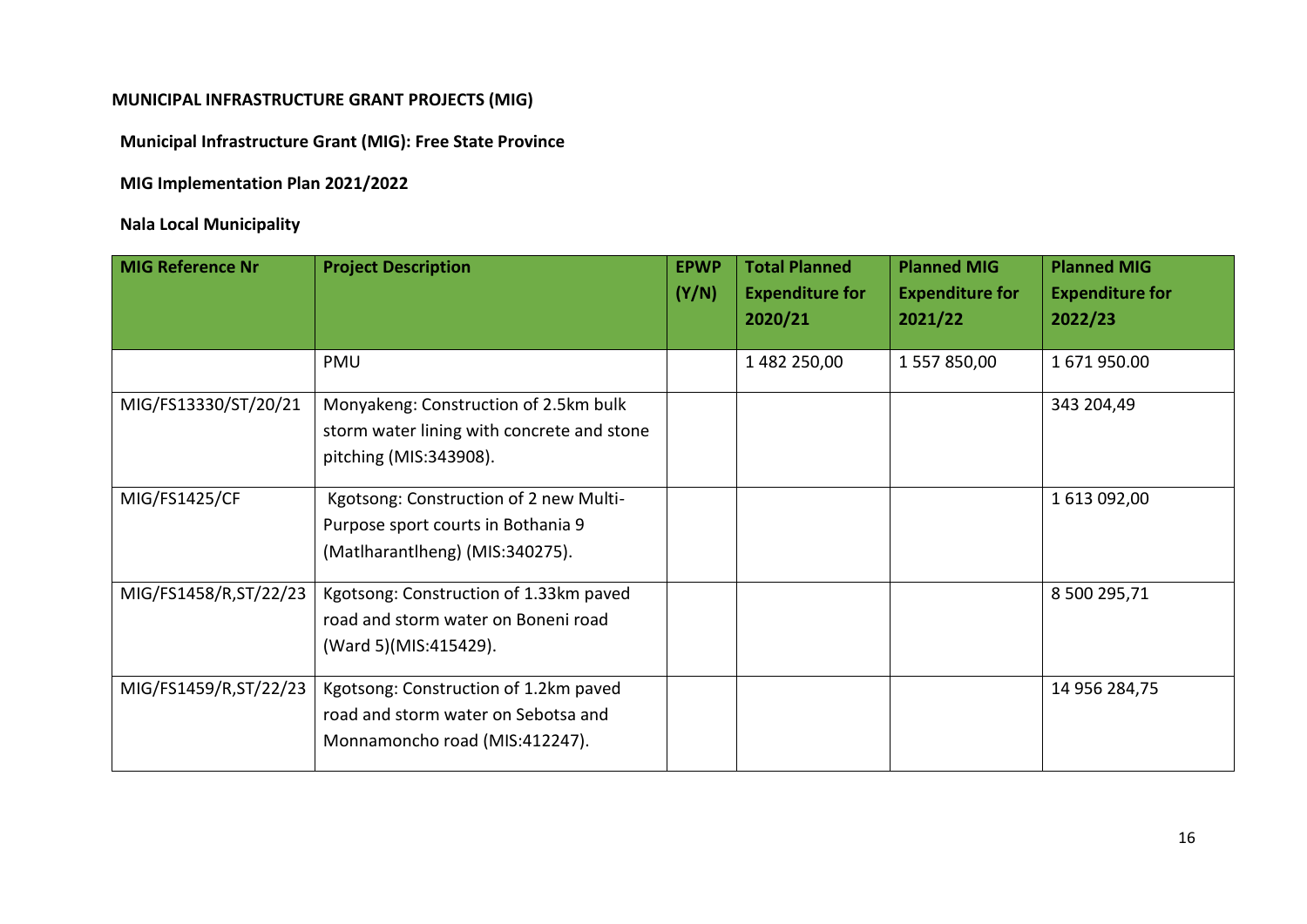| Specialized Vehicles.                                                                                         |   |               |               | 2 058 500,00  |
|---------------------------------------------------------------------------------------------------------------|---|---------------|---------------|---------------|
| Kgotsong/Bothaville: Upgrading of Sewer<br>Outfall Phase 2.                                                   |   |               |               | 4 295 673,05  |
| Monyakeng: Construction of 2.5km bulk<br>storm water lining with concrete and stone<br>pitching (MIS:343908). |   |               |               |               |
| Kgotsong: replacement of AC water pipeline                                                                    |   | 6 590 193.85  | 6 590 193.85  |               |
| Monyakeng: Bulk Storm Water lining<br>(2.5km) with concrete and or stone<br>pitching.                         | Y | 0,00          | 0,00          |               |
| Monyakeng: Development of new sewer<br>network for 950 stands in Khalinkomo and<br>Vergenog.                  | Y | 0,00          | 15 571 433,18 |               |
| Kgotsong: New Sport Courts in Bothania 9<br>(Matlharantlheng)                                                 | Y | 0,00          | 450 000,00    |               |
| Monyakeng: Development of new water<br>reticulation network for 950 stands in<br>Khalinkomo and Vergenog.     | Υ | 0,00          | 0,00          |               |
| Total                                                                                                         |   | 29 107 000,00 | 29 645 000,00 | 33 439 000,00 |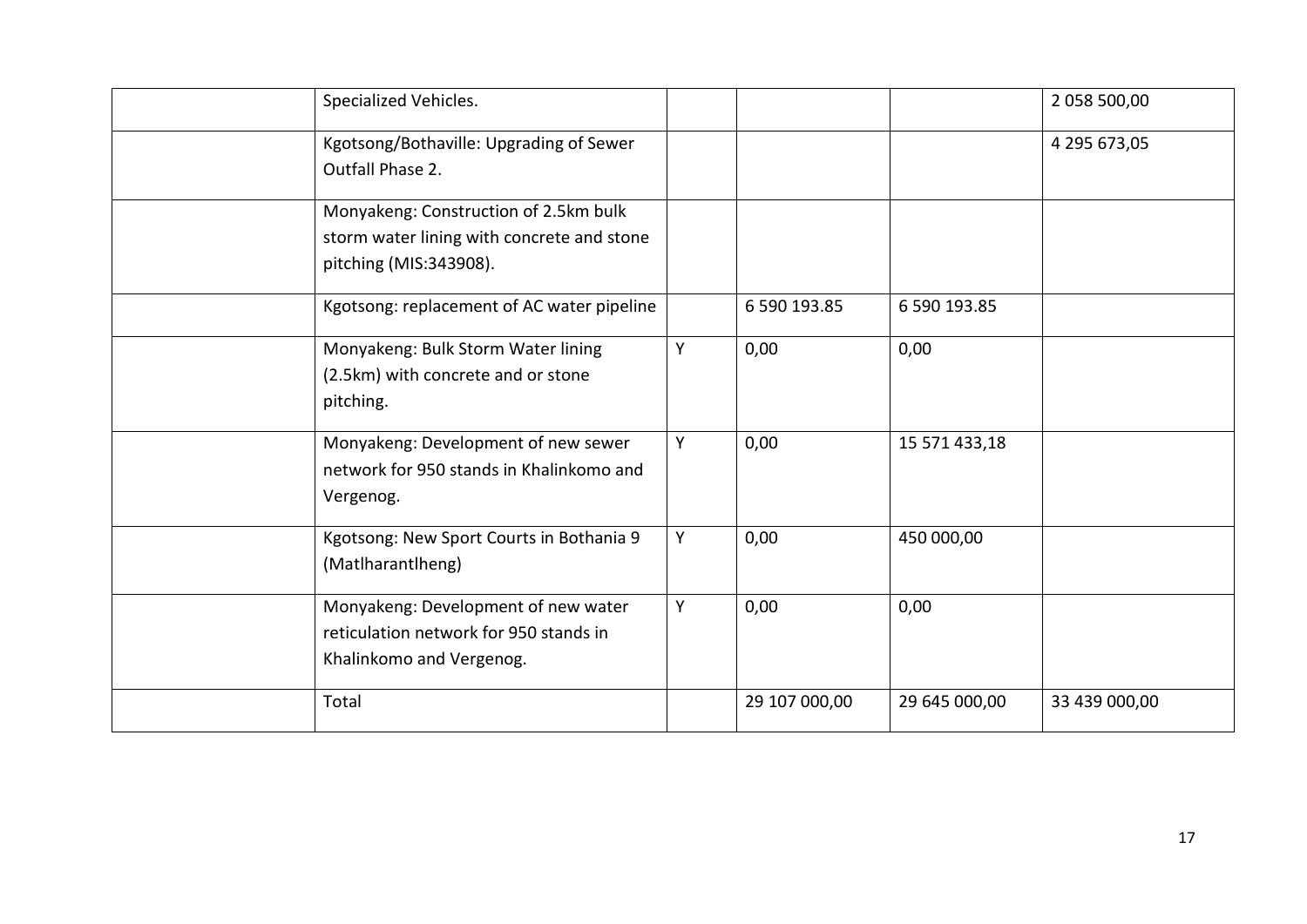| <b>IDP/MIG</b><br><b>NUMBER</b> | <b>PROJECT DESCRIPTION</b>                      | <b>STAGE</b>                                                             | <b>FUNDING</b> | <b>FUNDING</b>              | FINANCIAL YEAR |
|---------------------------------|-------------------------------------------------|--------------------------------------------------------------------------|----------------|-----------------------------|----------------|
| Conditional<br>funding          | Energy Efficiency and Demand Side<br>Management | Funding sourced from the EEDSM to<br>install energy saving lights (LED). |                | 6 500 000.00   6 500 000.00 |                |

## **UNREGISTERED AND UNFUNDED PROJECTS**

| <b>IDP/MIG NUMBER</b> | <b>PROJECT DESCRIPTION</b>                                                    | <b>RESPONSIBLE SECTOR</b><br><b>DEPARTMENT</b> | <b>PROJECT VALUE</b>            |
|-----------------------|-------------------------------------------------------------------------------|------------------------------------------------|---------------------------------|
| NalaLM 001/07/2017/18 | Bothaville: Upgrading of Kotjie Jordan Stadium                                | <b>Sports and Recreation</b>                   | To be determined by the<br>PMU. |
| NalaLM 002/07/2017/18 | <b>Bothaville: Upgrading of Doring Park</b><br><b>Recreational facilities</b> | <b>Tourism and Economic</b><br>Development     | To be determined by the<br>PMU. |
| NalaLM 003/07/2017/18 | Bothaville: Upgrading of Landfill site                                        | <b>Environmental Affairs</b>                   | To be determined by the<br>PMU. |
| NalaLM 004/07/2017/18 | Wesselsbroon: Upgrading of Landfill site                                      | <b>Environmental Affairs</b>                   | To be determined by the<br>PMU. |
| NalaLM 005/07/2017/18 | Kgotsong: Upgrading of Kgotsong Stadium                                       | Sports and Recreation                          | To be determined by the<br>PMU. |
| NalaLM 006/07/2017/18 | Kgotsong: Upgrading of Boneni Community<br>Hall                               | <b>Public Works</b>                            | To be determined by the<br>PMU. |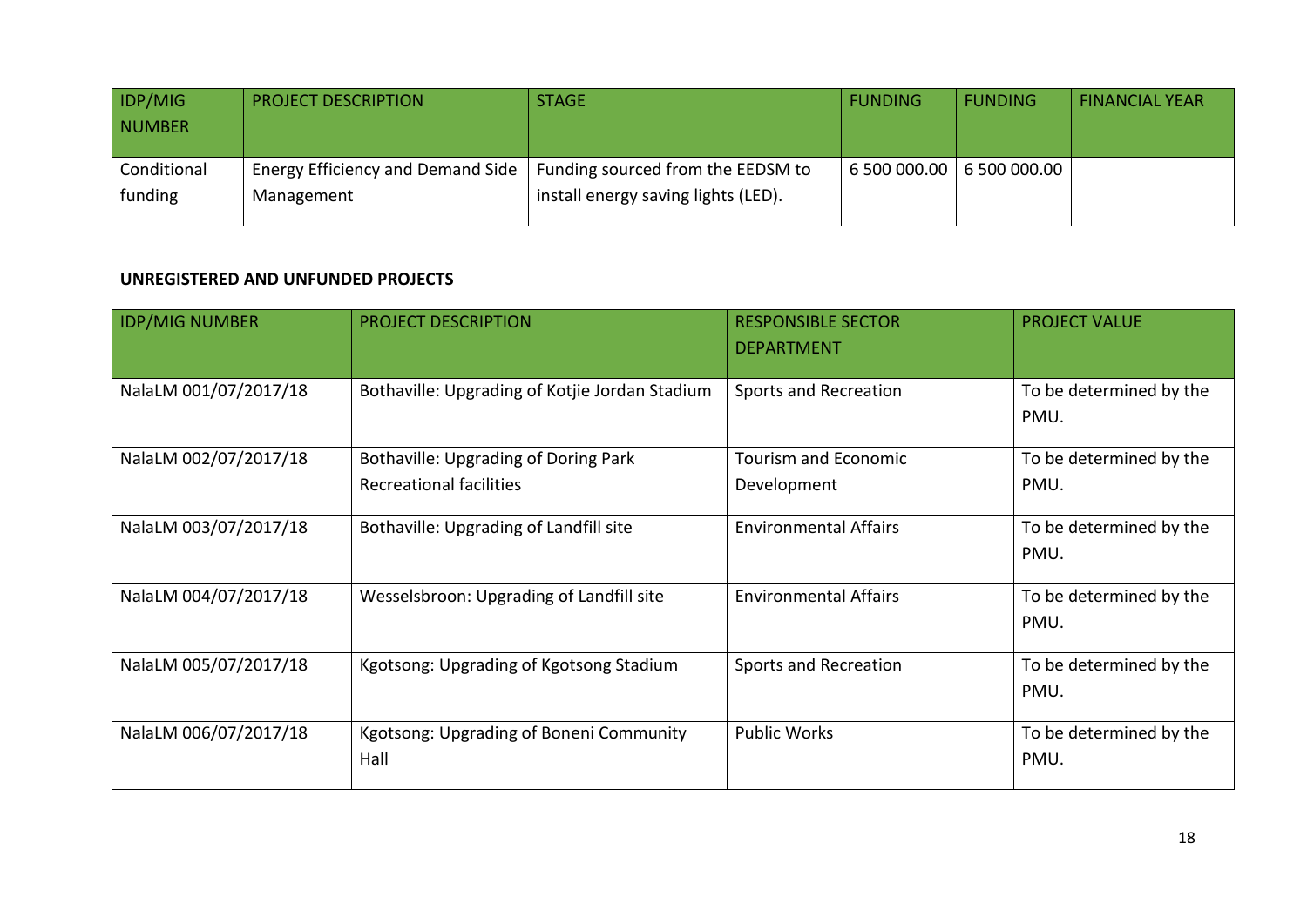| NalaLM 007/07/2017/18  | Bothaville: Upgrading of Bothaville Town Hall                                                              | <b>Public Works</b>                 | To be determined by the<br>PMU. |
|------------------------|------------------------------------------------------------------------------------------------------------|-------------------------------------|---------------------------------|
| NalaLM 008/07/2017/18  | Monyakeng: Upgrading of Alfred Nzo Hall                                                                    | <b>Public Works</b>                 | To be determined by the<br>PMU. |
| NalaLM 009/07/2017/18  | Wesselsbroon: Upgrading of Frikkie Cronje Hall                                                             | <b>Public Works</b>                 | To be determined by the<br>PMU. |
| NalaLM 010/07/2017/18  | Kgotsong: Gravelling of Roads                                                                              | Roads and Transport                 | To be determined by the<br>PMU. |
| NalaLM 011/07/2017/18  | Monyakeng: Gravelling of Roads                                                                             | Roads and Transport                 | To be determined by the<br>PMU. |
| NalaLM 012/07/2017/18  | Kgotsong: Tree felling in urban sprawl between<br>Bothaville and Kgotsong in ward 12 (Crime<br>prevention) | <b>Public Works/Police</b>          | To be determined by the<br>PMU. |
| NalaLM 013/07/2017/18  | Monyakeng: Electrification of Khalinkomo and<br>Vergernoeg                                                 | Energy and ESKOM                    | To be determined by the<br>PMU. |
| NalaLM 016/07/2017/18  | Bothaville: Water Reticulation Network for<br><b>Meyerhof Extension</b>                                    | Sanitation and Water Affairs        | To be determined by the<br>PMU. |
| NalaLM 017/07/2017/18  | <b>Bothaville: Sewer Reticulation Network for</b><br><b>Meyerhof Extension</b>                             | Sanitation and Water Affairs        | To be determined by the<br>PMU. |
| NalaLM 018/07//2017/18 | Bothaville: Electricity Network for Meyerhof<br>Extension                                                  | <b>Sanitation and Water Affairs</b> | To be determined by the<br>PMU. |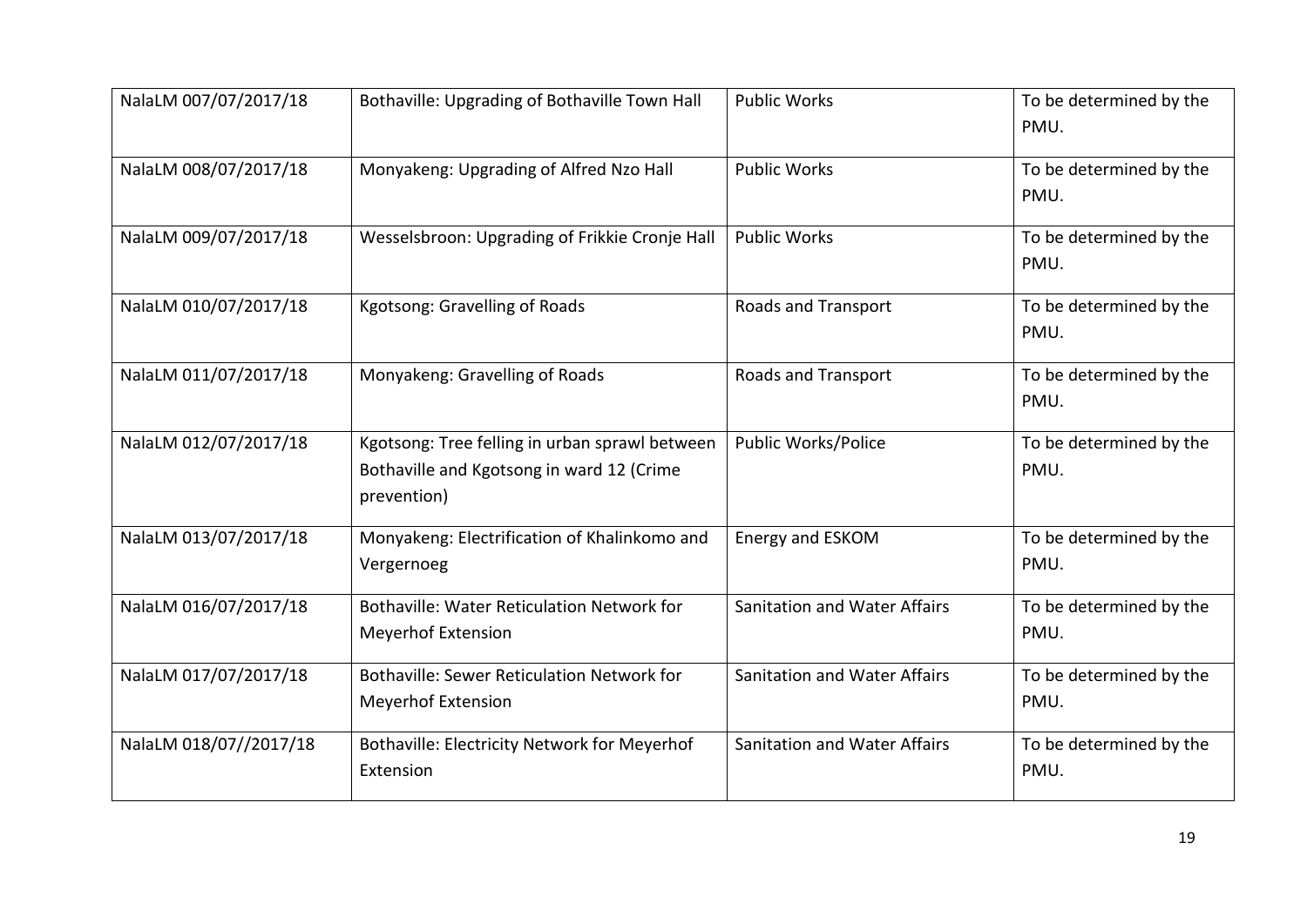| NalaLM 019/07/2017/18 | Kgotsong: Replacement of Electricity meter<br>boxes                    | Energy                   | To be determined by the<br>PMU. |
|-----------------------|------------------------------------------------------------------------|--------------------------|---------------------------------|
| NalaLM 020/07/2017/18 | Kgotsong/Bothaville: Development of housing<br>sites                   | Human settlement         | To be determined by the<br>PMU. |
| NalaLM 021/04/2022/23 | Botharnia Ext 15: New Electricity Network for<br>457 households.       | Department of Energy     | To be determined by the<br>PMU. |
| NalaLM 022/04/2022/23 | Monyakeng Ext 12 and 13: Electricity Network<br>Phase 4.               | Department of Energy     | To be determined by the<br>PMU. |
| NalaLM 023/04/2022/23 | Bothaville and Meyerhof: Upgrade of bulk<br>sewer Network              | Department of Sanitation | WSIG Funding.                   |
| NalaLM 024/03/2022/23 | Paving of street along Boikutlo Primary School<br>and Dr Maile Clinic. |                          |                                 |
| NalaLM 025/03/2022/23 | Paving road for Tshabalala Street.                                     |                          |                                 |
| NalaLM 026/03/2022/23 | Paving road for 25 <sup>th</sup> Street.                               |                          |                                 |
| 027/03/2022/23        | Replacement of old electricity meter boxes.                            |                          |                                 |
| 028/03/2022/23        | Replacement of old water meters.                                       |                          |                                 |
| 029/03/2022/23        | Upgrading/Cleaning of stormwater channel<br>around ZCC church.         |                          |                                 |
| 030/03/2022/23        | Formalisation of Azania informal settlement.                           |                          |                                 |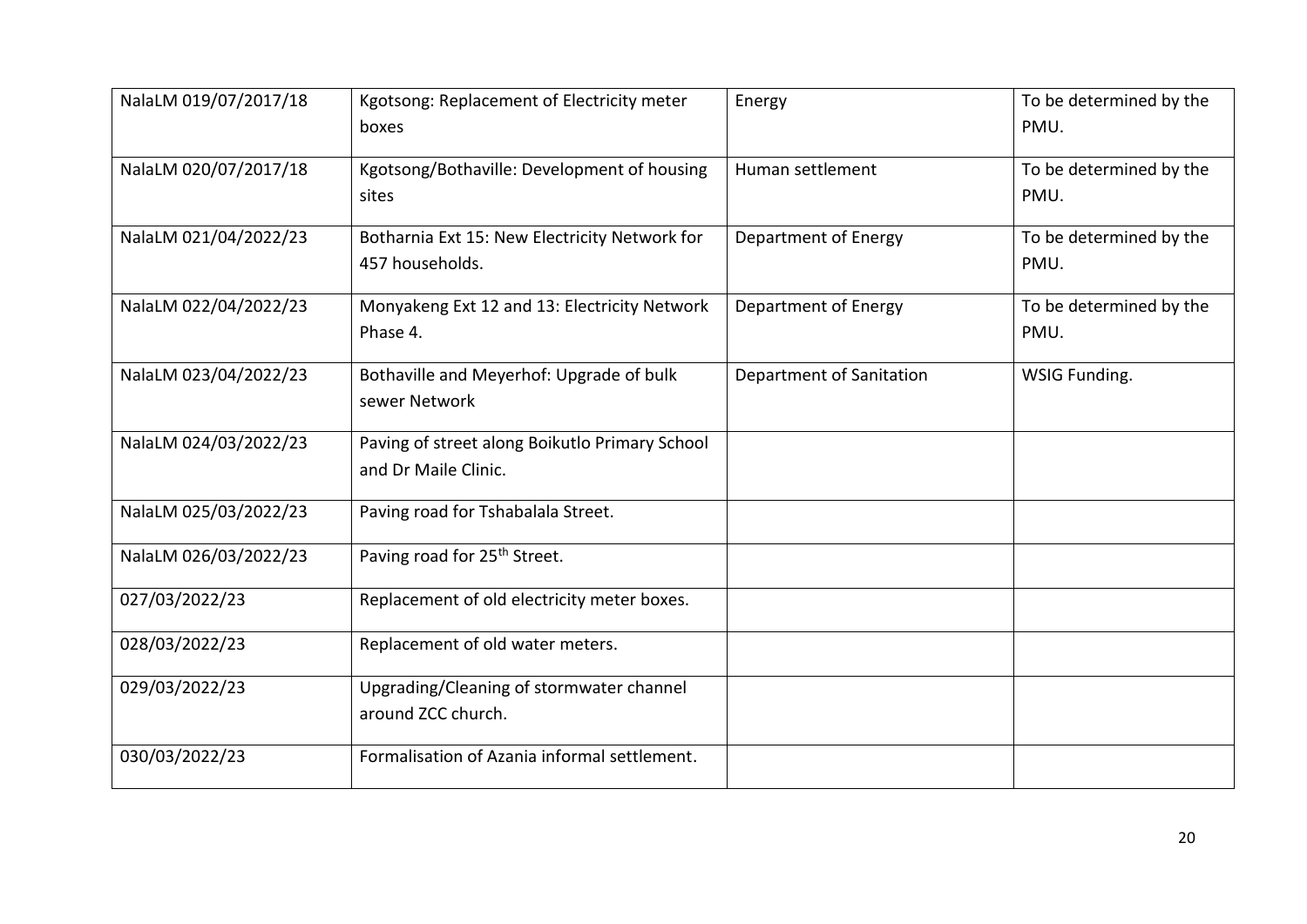| 031/03/2022/23     | Paving of connector road to Viljoenskroon in<br>ward 9.                                    |  |  |  |
|--------------------|--------------------------------------------------------------------------------------------|--|--|--|
| 032/03/2022/23     | Paving road for street along Mabaso Funeral<br>Parlour.                                    |  |  |  |
| 033/03/2022/23     | Pave road for street to old Tshehetso Primary<br>School.                                   |  |  |  |
| 034/03/2022/23     | Rehabilitation of President Street from FNB.                                               |  |  |  |
| 035/03/2022/23     | Rehabilitation of Fontein Street.                                                          |  |  |  |
| 036/03/2022/23     | Rehabilitation of streets from R30 along<br>Suidwes to Thuso Mills in the industrial area. |  |  |  |
| 037/03/2022/23     | Replacement of electricity cables in Meyerhof.                                             |  |  |  |
| 038/03/2022/23     | Replacement of water pipes in Suikerbos.                                                   |  |  |  |
| 039/03/2022/23     | Upgrading of stormwater channels in Two<br>rooms.                                          |  |  |  |
| NalaLM040/03/22/23 | Paving of entrance road to Matamong in ward<br>4.                                          |  |  |  |
| NalaLM041/03/22/23 | Paving of Mr de Beer Street in ward 4                                                      |  |  |  |
| NalaLM042/03/22/23 | Paving of road along Mrs Sechaba's church.                                                 |  |  |  |
| NalaLM043/03/22/23 | Paving of street in Africa church                                                          |  |  |  |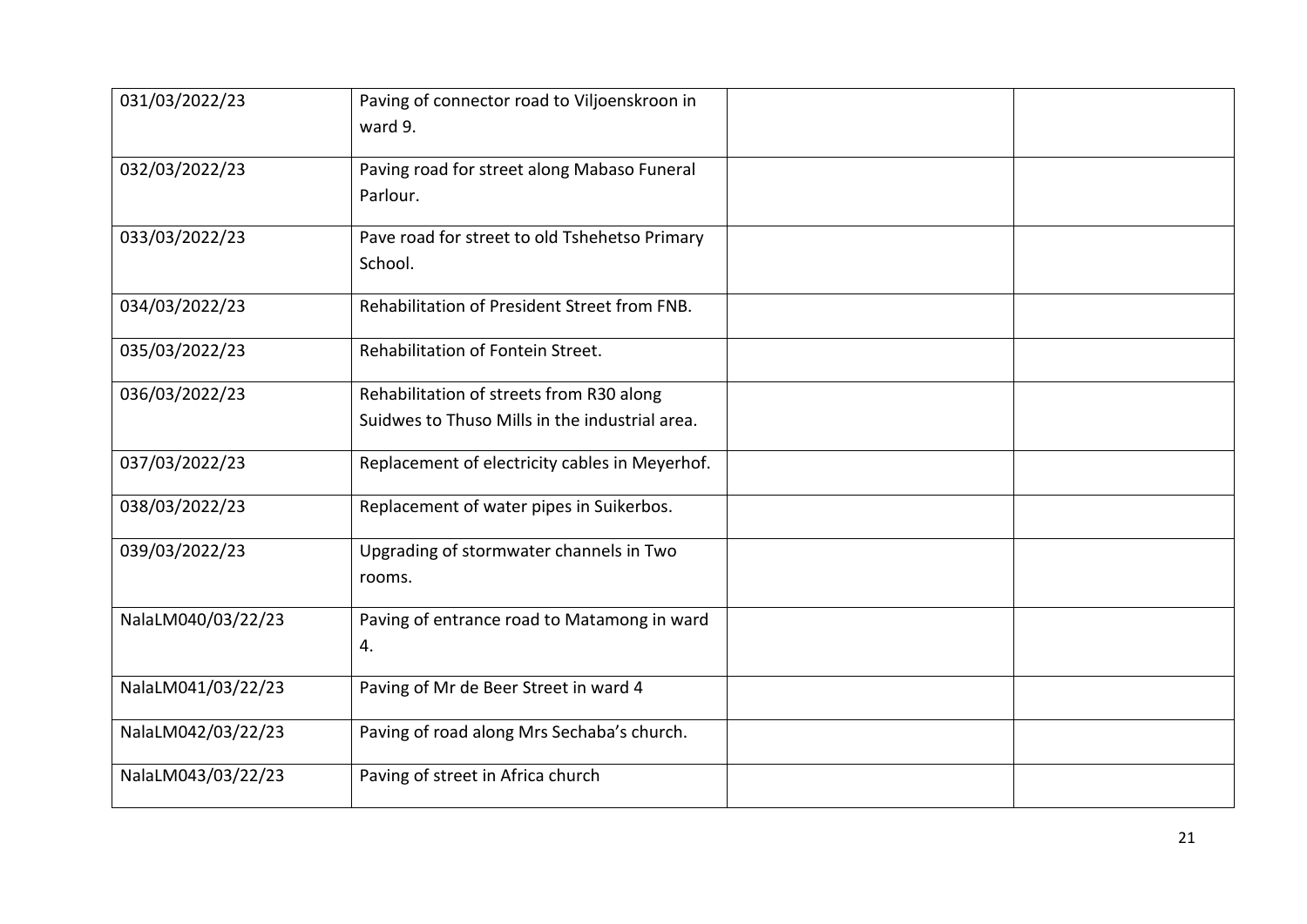| NalaLM044/03/22/23 | Paving of street from Zwakala tavern to      |  |
|--------------------|----------------------------------------------|--|
|                    | Monyakeng High School                        |  |
| NalaLM045/03/22/23 | Paving of Mr Mbulali Street                  |  |
| NalaLM046/03/22/23 | Paving of street connecting Stick side and   |  |
|                    | Aubaas.                                      |  |
| NalaLM047/03/22/23 | Paving of street into Primary School until   |  |
|                    | Cemetery.                                    |  |
| NalaLM048/03/22/23 | Reconstruction of street from Madaeseng to   |  |
|                    | Mrs Taole.                                   |  |
| NalaLM049/03/22/23 | Reconstruction of street from Aubaas to Fuma |  |
| NalaLM050/03/22/23 | Paving of Maimane and Mr Mothabe Street in   |  |
|                    | ward 6.                                      |  |
| NalaLM051/03/22/23 | Paving of Acornhoek street to Phashe in ward |  |
|                    | 6                                            |  |
| NalaLM052/03/22/23 | Paving of Mr Ramalapi Street in ward 6.      |  |
| NalaLM053/03/22/23 | Paving of Tshosane Street in ward 6.         |  |
| NalaLM054/03/22/23 | Paving of Nkodi Street in ward 6.            |  |
| NalaLM055/03/22/23 | Paving of Diphethoho street.                 |  |
| NalaLM056/03/22/23 | Paving of Melk Crescent.                     |  |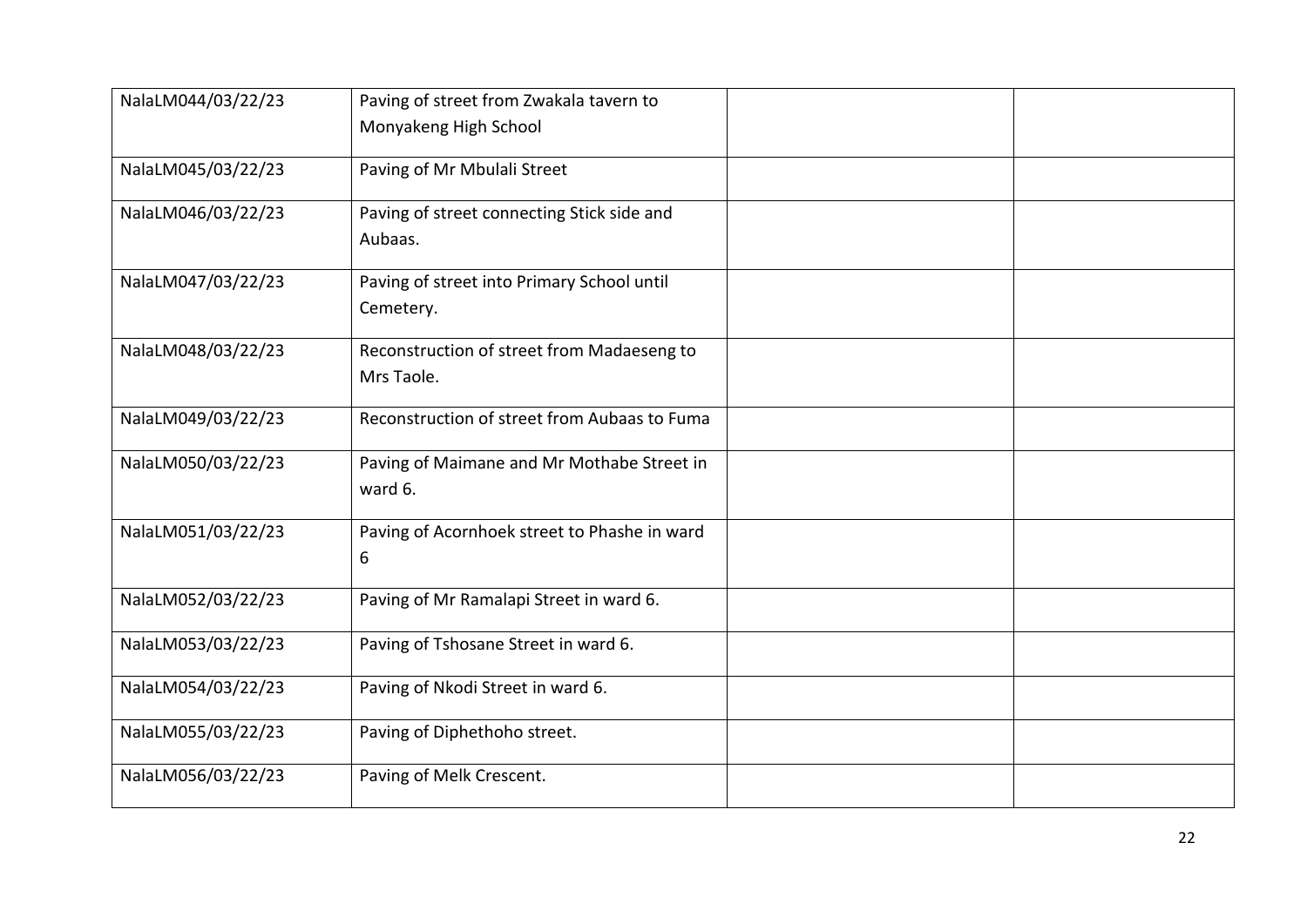| NalaLM057/03/22/23 | Paving of Bosiu Street in ward 5.                 |  |
|--------------------|---------------------------------------------------|--|
| NalaLM058/03/22/23 | Paving of Mohau Street in ward 5                  |  |
| NalaLM059/03/22/23 | Paving of Nhlapo and Bouwer Streets in ward<br>5. |  |
| NalaLM060/03/22/23 | Paving of Seitshiro Street in ward 5.             |  |
| NalaLM061/03/22/23 | Paving of Mashiya Street in ward 5.               |  |

## **PROJECTS AND PROGRAMMES FROM OTHER SECTOR DEPARTMENTS**

#### **DEPARTMENT OF MINERALS AND ENERGY**

| <b>LOCAL MUNICIPALITY</b> | <b>WARD/AREA</b>                                           | <b>PROJECT NAME</b>            | <b>BUDGET</b> | <b>BENEFICIARIES</b> |
|---------------------------|------------------------------------------------------------|--------------------------------|---------------|----------------------|
| Nala LM                   | Bothania 9 Ext 15:<br>Electrification of 457<br>Households | New Electricity<br>connections | 7 312 000, 00 | 457 Households       |
| Nala LM                   | Monyakeng Ext 12 and 13                                    | New Electricity<br>connections | 3 552 000,00  |                      |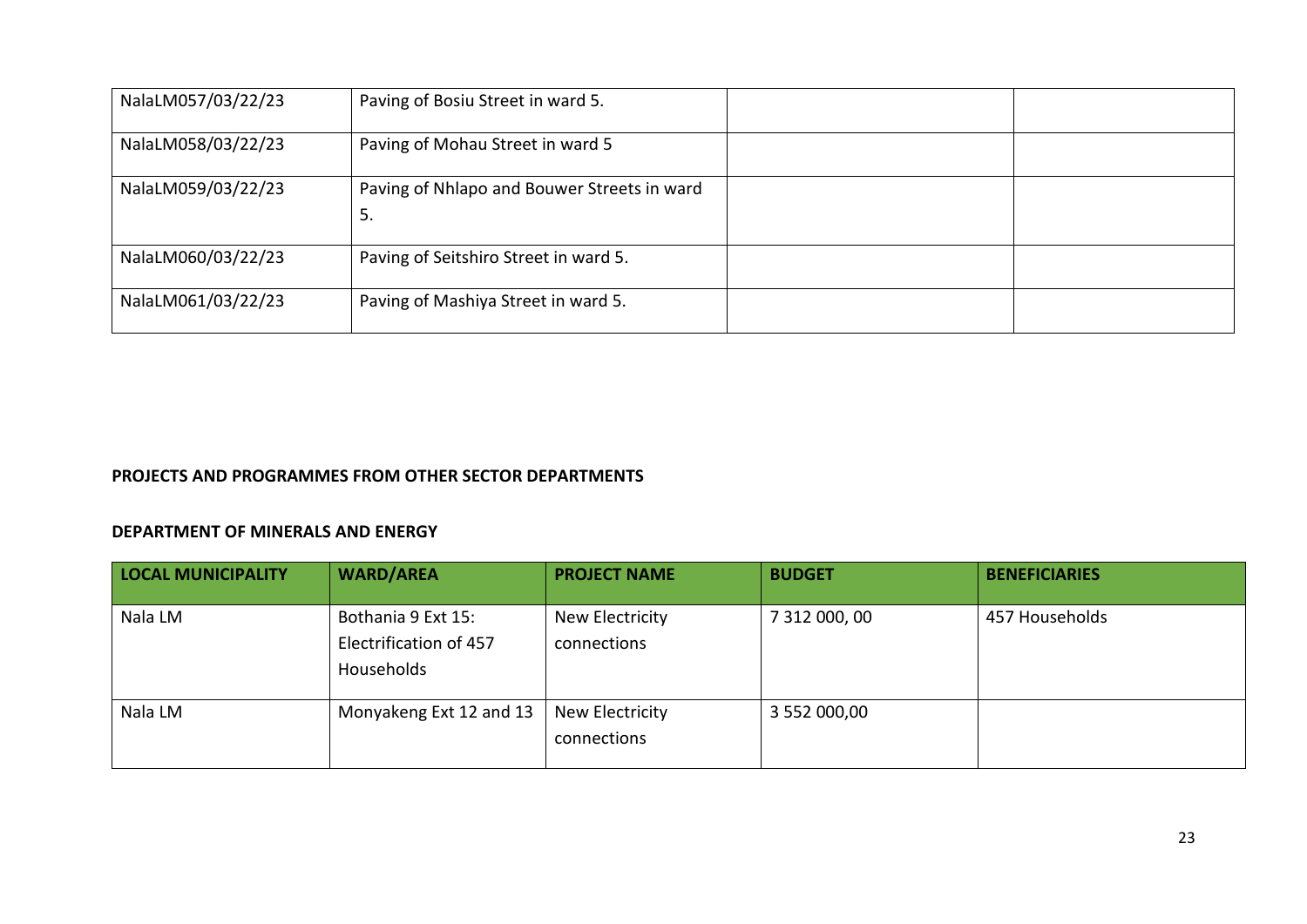#### **DEPARTMENT OF HUMAN SETTLEMENT GRANT**

| <b>NAME OF MUNICPALITY</b> | <b>WARD/AREA</b>        | <b>PROJECT NAME</b>      | <b>BUDGET</b> | <b>BENEFICIARIES</b> |
|----------------------------|-------------------------|--------------------------|---------------|----------------------|
| NALA LM FS16040027/1       | Matlharantlheng         | 417 Top structures Phase | 67 013 539,00 |                      |
|                            |                         | ᆚ                        |               |                      |
| <b>NALA LM</b>             | Vergenog and Khalinkomo | Farm Herman              | 578 434,00    |                      |
| <b>NALA LM</b>             | Vergenog                | Farm Herman 236 erven    | 260 000,00    |                      |
|                            |                         | 6819 and 10275           |               |                      |
|                            |                         | Township Establishment   |               |                      |
|                            |                         | Phase 1                  |               |                      |
| <b>NALA LM</b>             | Vergenog and Khalinkomo | Farm Herman 236 erven    | 3 000 000,00  |                      |
|                            |                         | 6819 and 10275           |               |                      |
|                            |                         | Township Establishment   |               |                      |
|                            |                         | Phase 1                  |               |                      |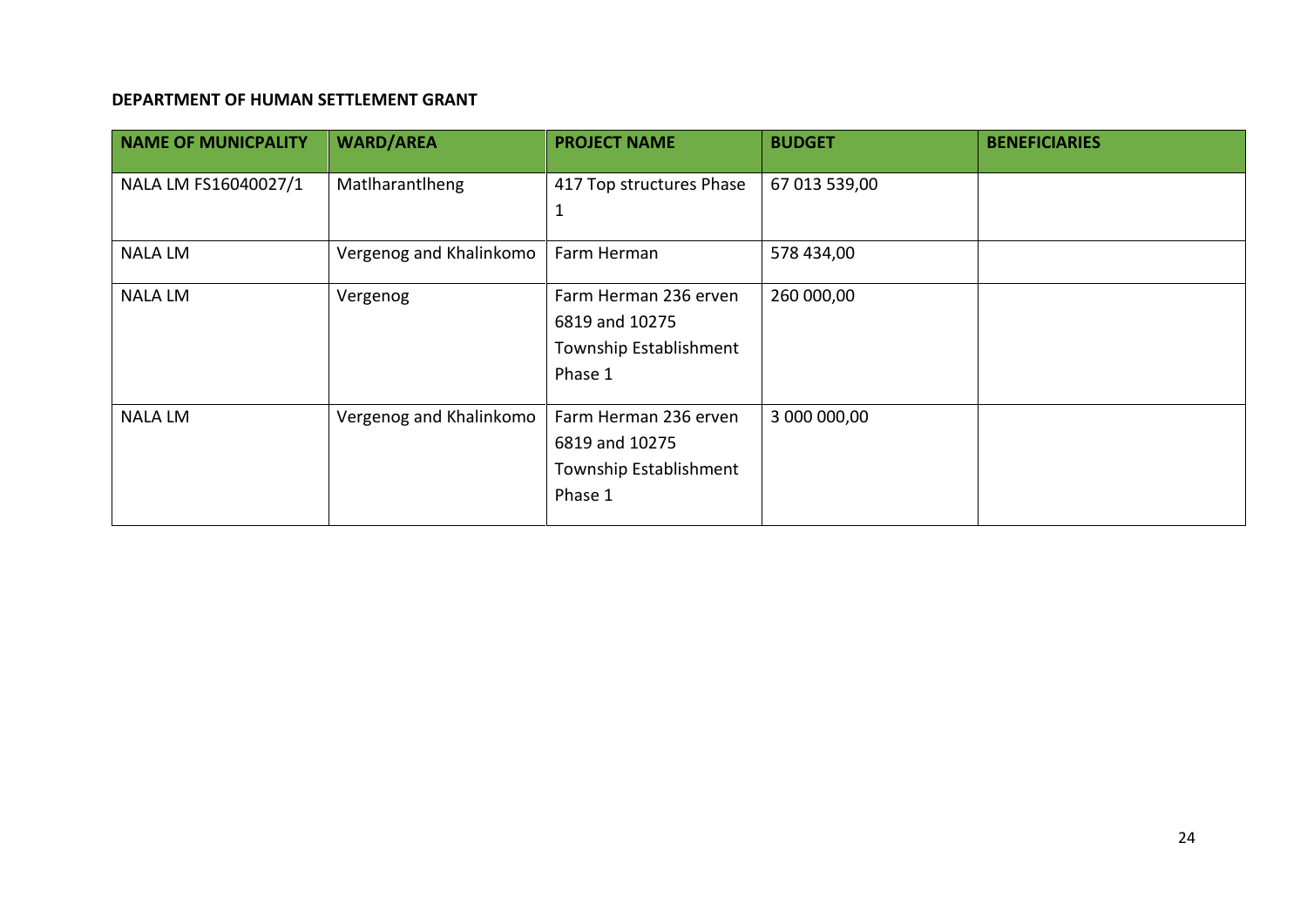#### **PROVINCIAL AND DISTRICT DISASTER MANAGEMENT CENTRE**

| <b>MUNICIPALITY</b> | <b>WARD</b> | <b>PROJECT NAME</b>                                       | <b>BUDGET</b> | <b>BENEFICIARIES</b>                      |
|---------------------|-------------|-----------------------------------------------------------|---------------|-------------------------------------------|
| NALA LM             | All wards   | <b>Review of Disaster</b><br><sup>1</sup> Management Plan |               | All wards within Nala LM<br>jurisdiction. |

#### **PUBLIC WORKS**

| <b>DISTRICT</b> | <b>LOCAL MUNICIPALITY</b> | <b>PROJECT</b> | <b>FUNDING</b> | <b>NUMBER OF JOBS</b> |
|-----------------|---------------------------|----------------|----------------|-----------------------|
| LEJWELEPUTSWA   | <b>NALA</b>               | <b>EPWP</b>    | 1,099 000.00   | 179                   |
| LEJWELEDPUTSWA  | <b>NALA</b>               | <b>CWP</b>     | <b>COGTA</b>   | 1100                  |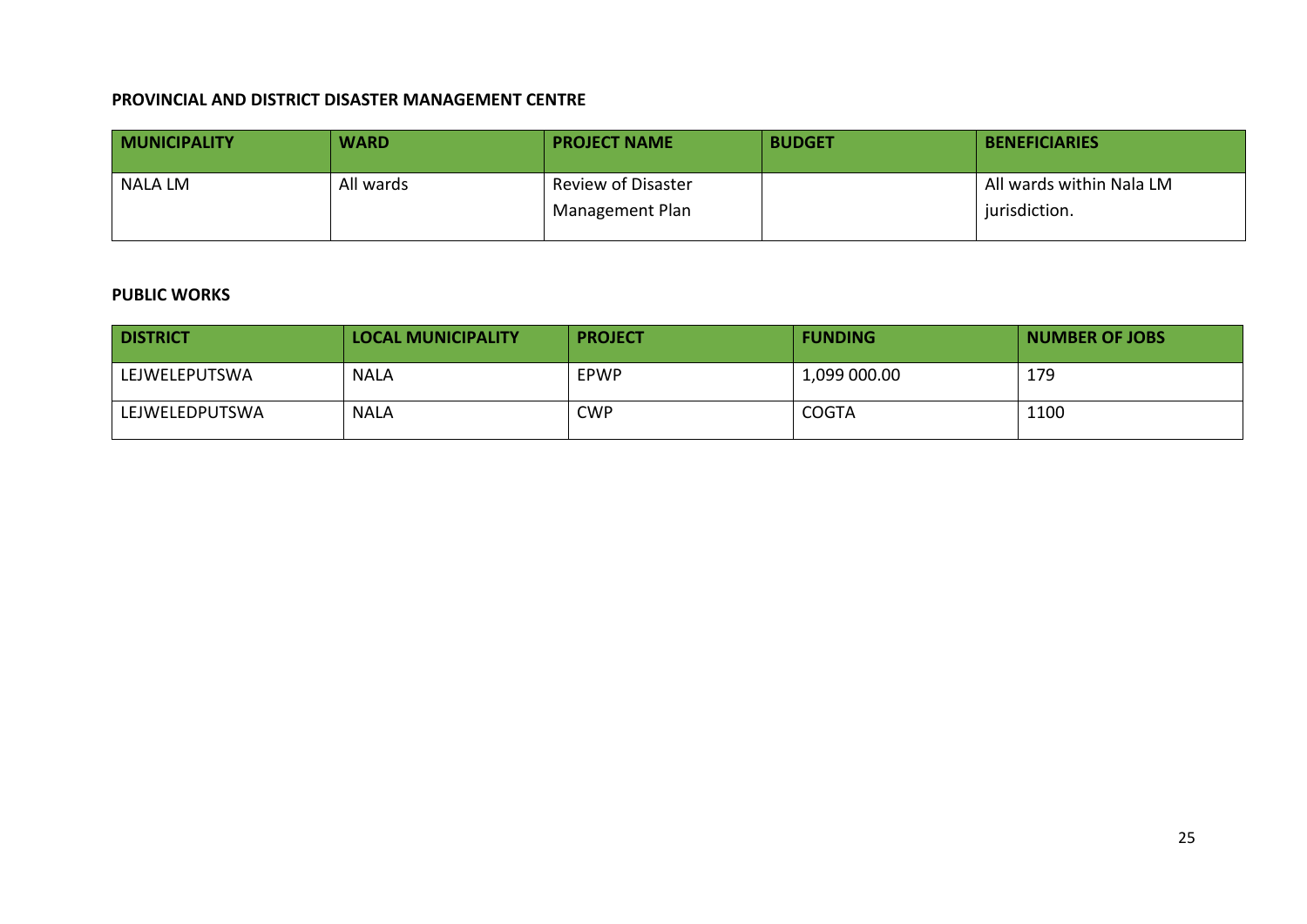| <b>List of Abbreviations and</b><br><b>Terminology Abbreviation</b> | <b>Description</b>                                             |
|---------------------------------------------------------------------|----------------------------------------------------------------|
|                                                                     |                                                                |
| <b>CBD</b>                                                          | <b>Central Business District</b>                               |
| <b>CDW</b>                                                          | <b>Community Development Workers</b>                           |
| <b>DMP</b>                                                          | Disaster Management Plan                                       |
| <b>EMP</b>                                                          | <b>Environmental Management Plan</b>                           |
| <b>EPWP</b>                                                         | <b>Expanded Public Works Programme</b>                         |
| <b>GDP</b>                                                          | <b>Gross Domestic Product</b>                                  |
| <b>GIS</b>                                                          | Geographic Information System                                  |
| <b>GRAP</b>                                                         | <b>Generally Recognized Accounting Practice</b>                |
| <b>HIV</b>                                                          | Human Immunodeficiency Virus                                   |
| <b>HR</b>                                                           | <b>Human Resources</b>                                         |
| <b>HSP</b>                                                          | <b>Housing Sector Plan</b>                                     |
| <b>ICT</b>                                                          | Information Communication Technology                           |
| <b>IDP</b>                                                          | <b>Integrated Development Plan</b>                             |
| <b>ISRDP</b>                                                        | <b>Integrated Sustainable Rural Development</b>                |
| IT                                                                  | Programme<br><b>Information Technology</b>                     |
| <b>KPA</b>                                                          | <b>Key Performance Area</b>                                    |
| <b>KPI</b>                                                          | <b>Key Performance Indicator</b>                               |
| <b>LAP</b>                                                          | Local Area Plan                                                |
| <b>LDTF</b>                                                         | <b>Long Term Development Framework</b>                         |
| <i><b>LED</b></i>                                                   | <b>Local Economic Development</b>                              |
| <b>LGSETA</b>                                                       | <b>Local Government Sector Education Training</b><br>Authority |
| <b>LGTAS</b>                                                        | <b>Local Government Turn Around Strategy</b>                   |
| <b>LUMS</b>                                                         | <b>Land Use Management System</b>                              |
| M&E                                                                 | <b>Monitoring and Evaluation</b>                               |
| <b>MDG</b>                                                          | <b>Millennium Development Goals</b>                            |
| <b>MEC</b>                                                          | <b>Member of Executive Council</b>                             |
| <b>MFMA</b>                                                         | <b>Municipal Finance Management Act</b>                        |
| <b>MIG</b>                                                          | <b>Municipal Infrastructure Grant</b>                          |
| <b>MILE</b>                                                         | Municipal Institute of Learning                                |
| <b>MPR</b>                                                          | <b>Municipal Planning Region</b>                               |
| MPRA                                                                | <b>Municipal Property Rates Act</b>                            |
| MSB                                                                 | <b>Municipal Service Backlog</b>                               |